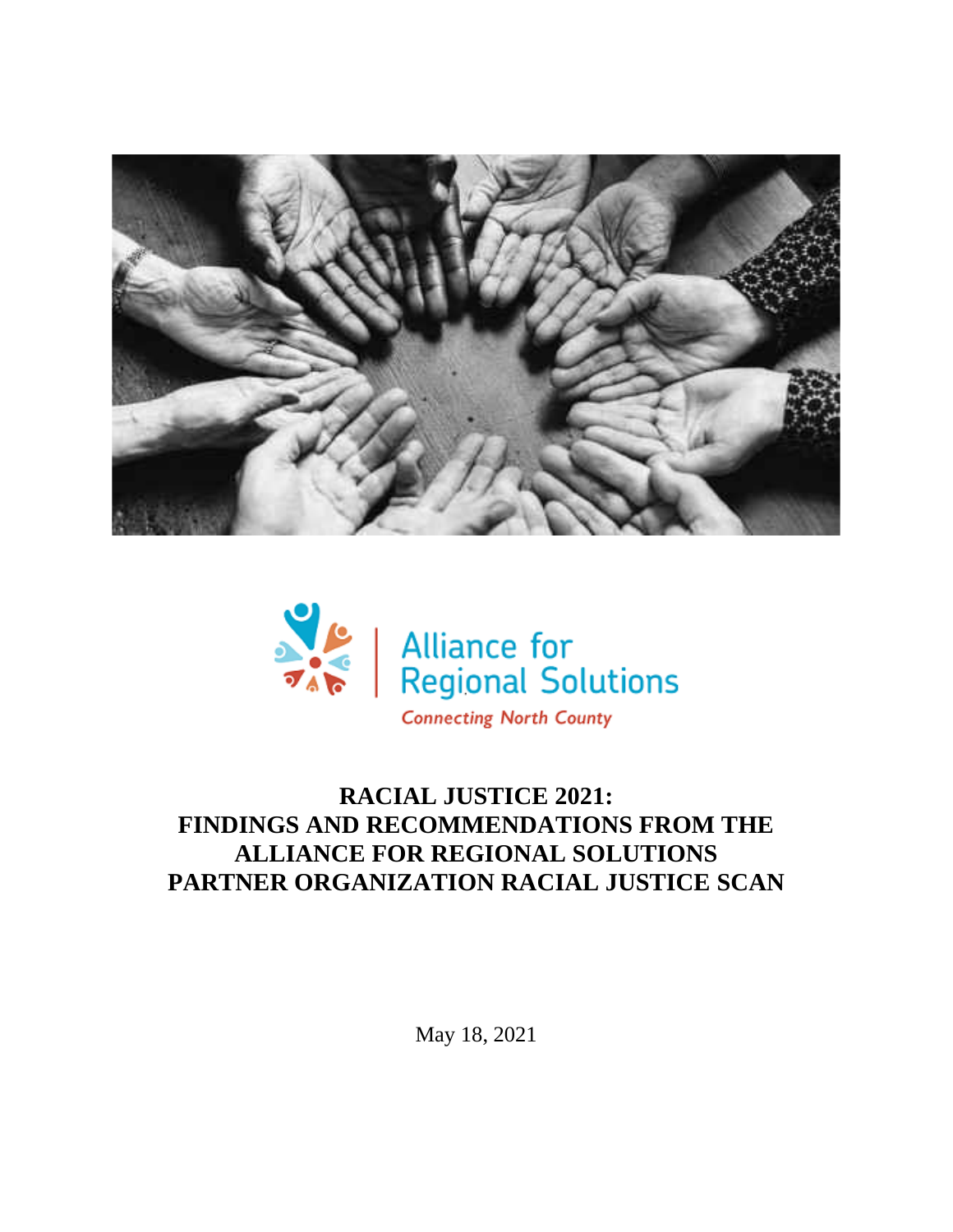

### **OVERVIEW**

To further support the Alliance for Regional Solutions (ARS)'s strategic efforts and intentional commitment to continue providing value-added services and educational opportunities for its partner organizations, while also actively promoting inclusionary systems change that ensures our marginalized communities have equitable access to educational, economic and life opportunities in our region, the ARS created a Racial Justice Committee (RJC). The ARS Racial Justice Committee was formed to assure the ARS and its partner agencies intentionally address systemic racism and equity through education, advocacy and social action.

Throughout February 2021, the members of the Alliance for Regional Solutions Racial Justice Committee developed a *Racial Justice Assessment Tool* (*RJAT*) to identify opportunities for increasing Racial Justice awareness and improving the Racial Justice focused policies and practices of organizations operating in North San Diego County. The Alliance for Regional Solutions *RJAT* was adapted from a Western States Center model.

In the assessment tool, the phrase "Black, Indigenous and People of Color" and the corresponding "BIPOC" acronym were used to describe Black, Latinx, Indigenous, Asian, Hawai'ian and Pacific Islander, North African, Southwest Asian/Middle Eastern and other nonwhite members of our communities. The members of the ARS Racial Justice Committee acknowledge that the use of the phrase Black, Indigenous and People of Color and the BIPOC acronym is imperfect. Neither the phrase nor the acronym adequately encompass and represent the distinct and nuanced experiences of the rich and varied heritages and cultures and individuals within these communities. The members of the RJC believe the problematic concept of whiteness, which categorizes people from a place of white as "normal," is exacerbated by phrases like Black, Indigenous and People of Color and the BIPOC acronym. Despite these grave shortcomings, the phrase and acronym were used to collect data to assist the ARS in establishing organizational racial justice baselines and improving Racial Justice in the North San Diego County region.

During March 2021, the assessment tool was administered electronically to ARS Partner organization representatives to determine what education and trainings ARS could offer and provide to its partners to improve Racial Justice in our region.

The assessment tool, consisting of **28** primary prompts and **eight** (8) demographic prompts, was widely disseminated and promoted and it was open for completion electronically during the entire month of March 2021. Ultimately, **202** respondents completed the assessment tool, representing a **6.2** percent response rate.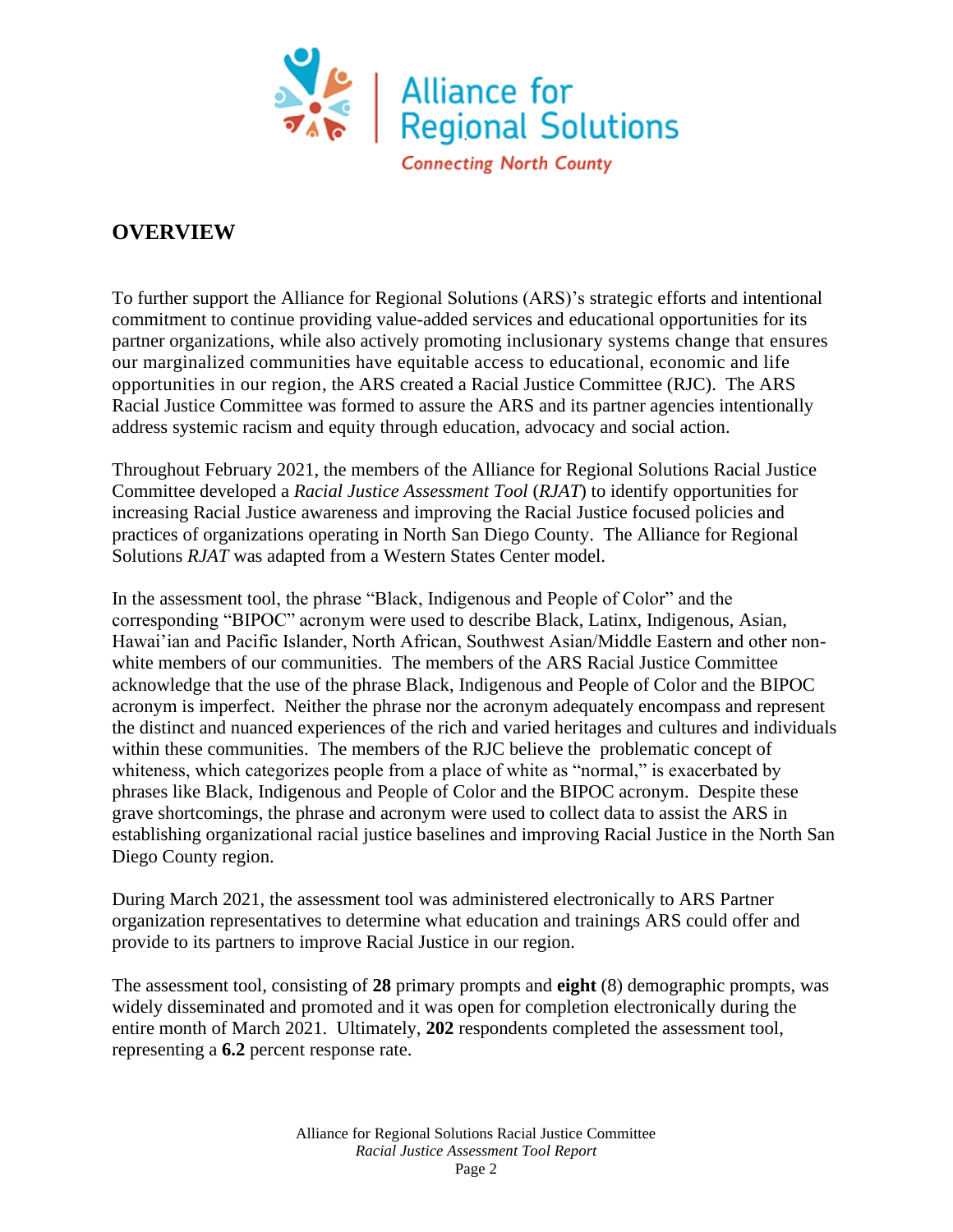

## **SUMMARY FINDINGS AND RECOMMENDATIONS**

Each of the 28 primary prompts featured within the Racial Justice Assessment Tool presented respondents with three response options:

- Red Light (The Organization Has Not Gone There)
- Yellow Light (The Organization Has Facilitated Conversations About This and/or Taken Initial Steps)
- Green Light (The Organization is Fully On Board)

The assessment tool's 28 primary prompts were organized under five thematic areas:

- *Program* (Prompts One Through Five)
- *Power* (Prompts Six Through 12)
- *Policies* (Prompts 13 Through 17)
- *People* (Prompts 18 Through 22)
- *Culture* (Prompts 23 Through 28)

Through the data they provided, a majority of assessment tool respondents indicated there's a need for ARS partner organizations to provide Racial Justice professional development opportunities for employees at every level and Racial Justice education for other organizational stakeholders. There is a clear need and a compelling opportunity for the Alliance for Regional Solutions to assist with the provision of annual organization-wide and higher-frequency department-level Racial Justice education and training.

Analysis of the data provided in response to the prompts revealed an array of action-worthy assessment tool findings and responsive recommendations, including:

### *Program*

- Nearly **65 percent** of respondents indicated their organization has work to do in analyzing the comprehensive needs of Black, Indigenous and People of Color (BIPOC) within their geographic area, as a part of programming assessment, planning and implementation, revealing a need for education and training in this area.
- Over **76 percent** of respondents indicated their organization has work to do in establishing specific criteria for issue identification and campaign development that elevate Racial Justice issues, revealing a need for education and training in this area.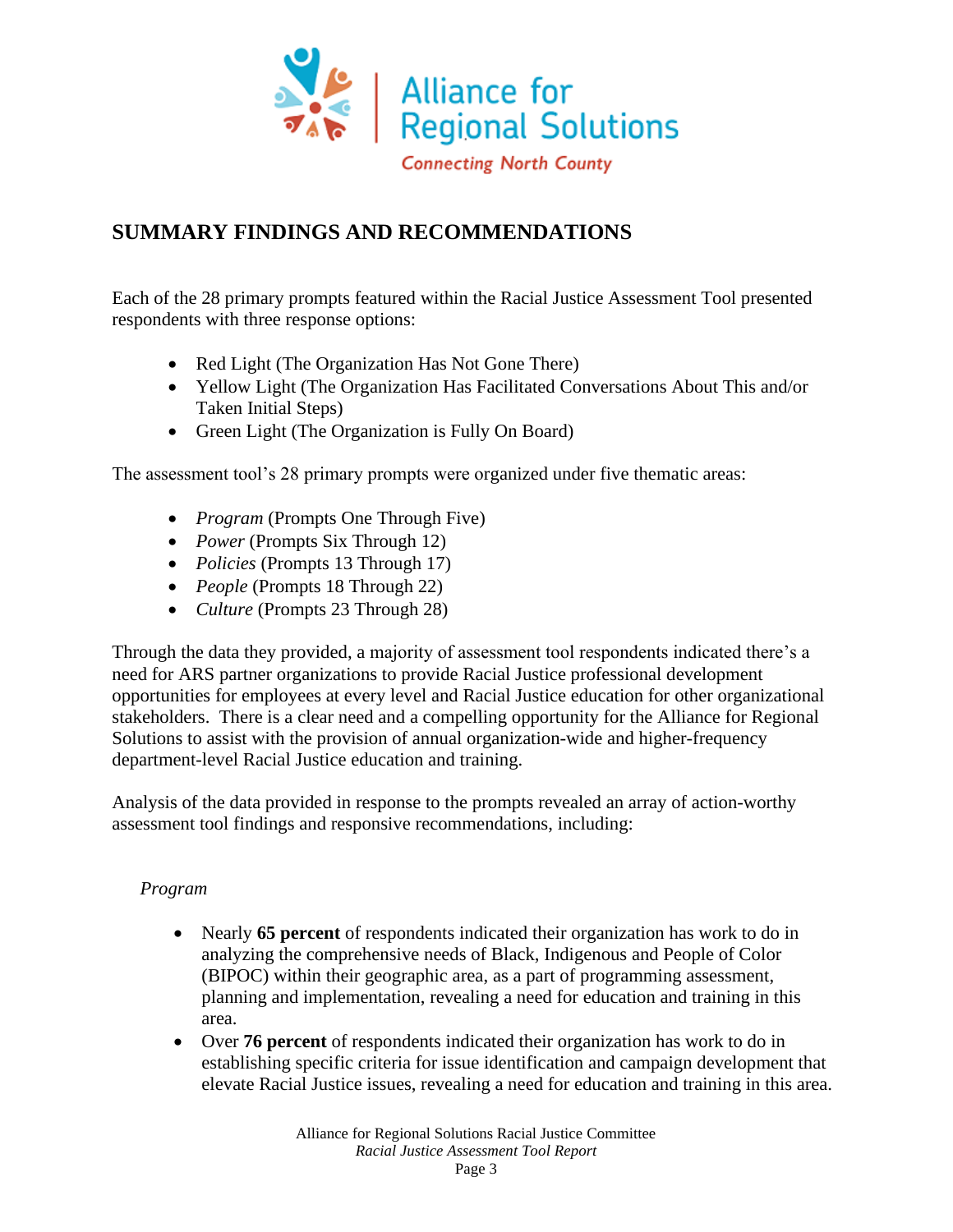

**Connecting North County** 

- Nearly **72 percent** of respondents indicated their organization has work to do in setting goals for Racial Justice across program areas that seek to name and address racial disparities and harms, revealing a need for education and training in this area.
- Over **82 percent** of respondents indicated their organization has work to do in creating metrics, benchmarks and indicators for measuring their organization's success with regard to Racial Justice, revealing a *significant* need for education and training in this area.

#### *Power*

- Nearly **60 percent** of respondents indicated their organization has work to do in fostering authentic and accountable relationships with BIPOC individuals and organizations within their service region that provide input into organizational programs and advocacy, revealing a need for education and training in this area.
- Over **46 percent** of respondents indicated their organization has work to do in having Black, Indigenous and People of Color serving as board members, revealing a need for continuing education in this area.
- Nearly **48 percent** of respondents indicated their organization has work to do in having Black, Indigenous and People of Color serving as director-level staff, revealing a need for continuing education in this area.
- Nearly **85 percent** of respondents indicated their organization has work to do in setting benchmarks around Racial Justice incorporated into the annual evaluation for their organization's staff Chief Executive Officer (Executive Director, President, etc.), revealing a *significant* need for education and training in this area.
- Nearly **87 percent** of respondents indicated their organization has work to do in setting benchmarks around Racial Justice incorporated into the annual evaluation for all employees, revealing a *significant* need for education and training in this area.
- Nearly **74 percent** of respondents indicated their organization has work to do in creating a leadership development pipeline that facilitates and promotes the leadership and decision-making authority of Black, Indigenous and People of Color, revealing a need for education and training in this area.
- Over **68 percent** of respondents indicated their organization has work to do in allocating adequate resources for Racial Justice work, revealing a need for education in this area.

#### *Policies*

• Nearly **23 percent** of respondents indicated their organization has work to do in having anti-discrimination policies in place that explicitly prohibit harassment of BIPOC members within their organization, revealing a *potential* need for distributing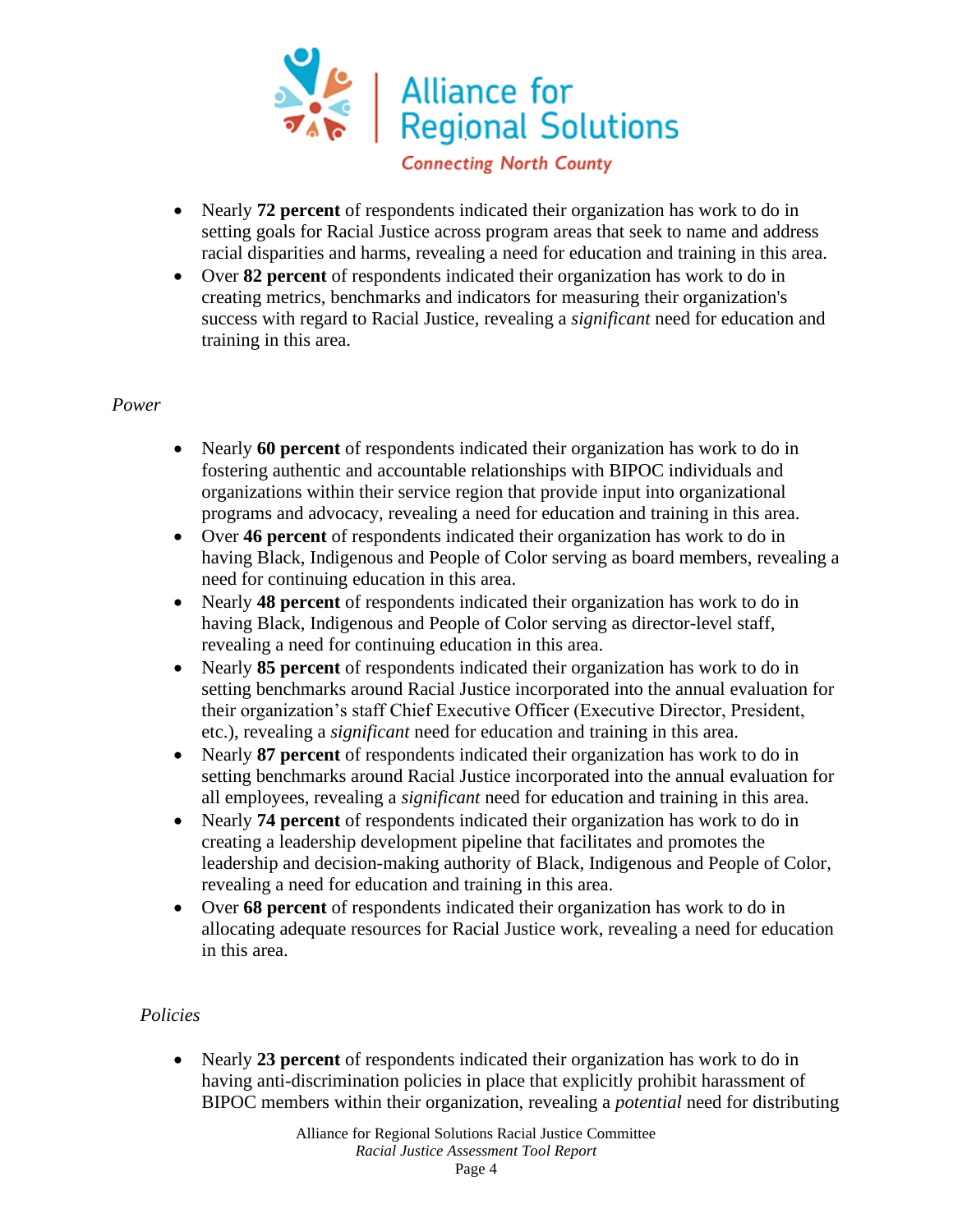

model anti-discrimination policies to organizations and providing education in this area.

- Over **24 percent** of respondents indicated their organization has work to do in defining family in a way that supports all family formations, including those beyond "traditional" or "nuclear" families, revealing a *potential* need for continuing education in this area.
- Over **56 percent** of respondents indicated their organization has work to do in having an affirmative action policy in place that increases opportunities provided to underrepresented service community members, revealing a need for distributing a model affirmative action policy to organizations and providing education in this area.
- Nearly **76 percent** of respondents indicated their organization has work to do in setting benchmarks dedicated to leadership development and retention of Black, Indigenous and People of Color, revealing a need for education and training in this area.
- Over **72 percent** of respondents indicated their organization has work to do in periodically assessing the disproportionate impact of policies on staff and community members of color, revealing a need for education and training in this area.

#### *People*

- Nearly **68 percent** of respondents indicated their organization has work to do in having staff and board reflect the full spectrum of BIPOC communities within their service region, revealing a need for education in this area.
- Nearly **66 percent** of respondents indicated their organization has work to do in working with white people to support, evaluate, deepen their knowledge and build skills around issues of white privilege and antiracist organizing either within or outside their organization, revealing a need for education and training in this area.
- Nearly **51 percent** of respondents indicated their organization has work to do to facilitate organizational leaders creating values-based relationships with BIPOC leaders in their service community that facilitate building long-term alliances, revealing a need for education in this area.
- Over **56 percent** of respondents indicated their organization has work to do in providing staff and board members organizational space, time, resources and structure to discuss and respond to issues of Racial Justice within and outside their organization, revealing a need for education and training in this area.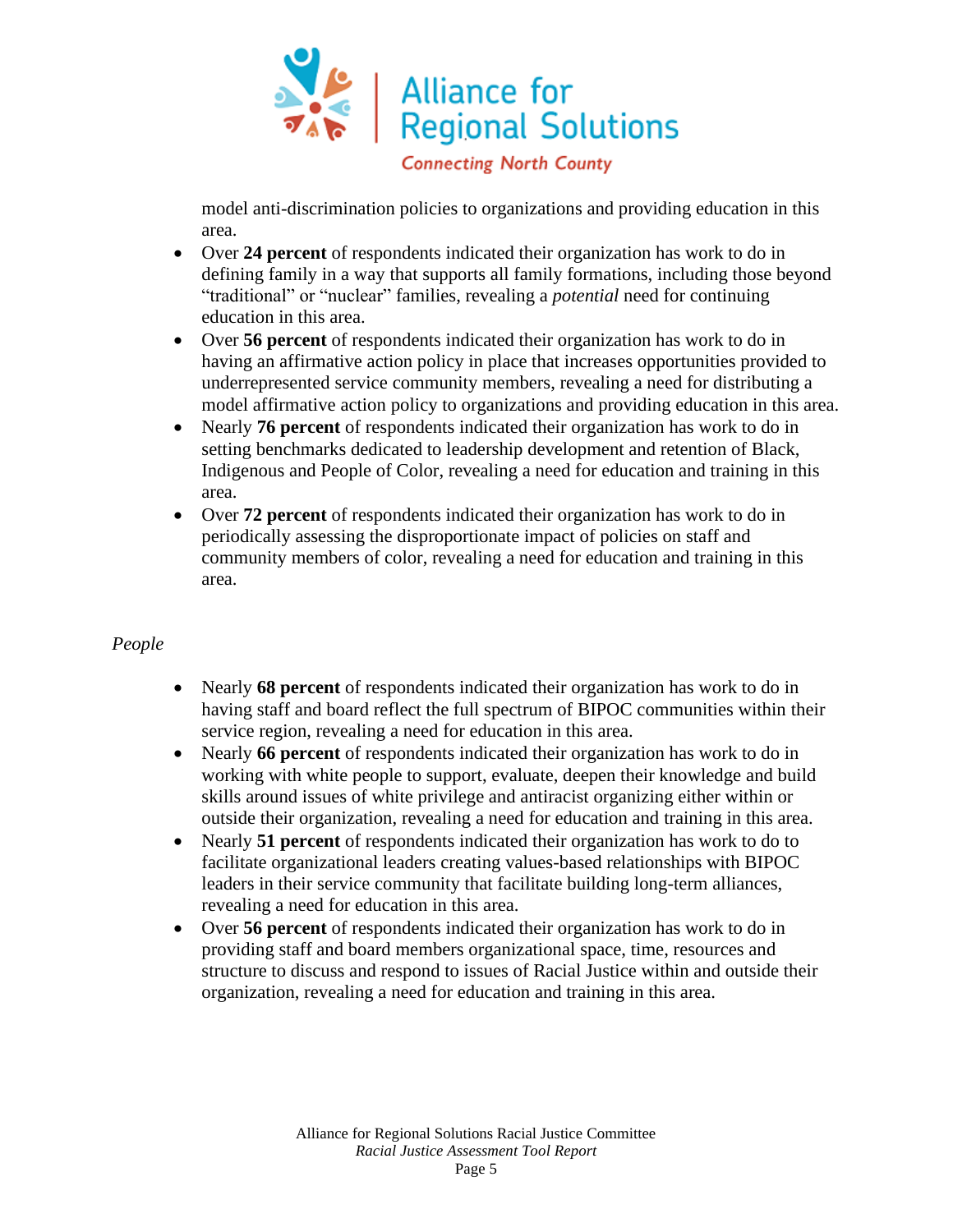

#### *Culture*

- Nearly **73 percent** of respondents indicated their organization has work to do in providing training for staff and board members in how to interrupt racism at organizational events and within their organization, revealing a need for education and training in this area.
- Over **46 percent** of respondents indicated their organization has work to do in consistently considering addressing basic needs such as childcare, interpretation/translation, healthy food, proximity to transit lines and activity and event time of day when planning activities and events, revealing a potential need for education in this area.
- Over **85 percent** of respondents indicated their organization has work to do in treating white culture as the norm, revealing a *significant* need for education and training in this area.
- Over **76 percent** of respondents indicated their organization has work to do in expecting Black, Indigenous and People of Color to assimilate into their existing organizational culture, revealing a need for education and training in this area.
- Over **61 percent** of respondents indicated their organization has work to do in consistently communicating to its members, leaders, donors, allies and accomplices the Racial Justice values the organization maintains and the Racial Justice work it pursues, revealing a need for education in this area.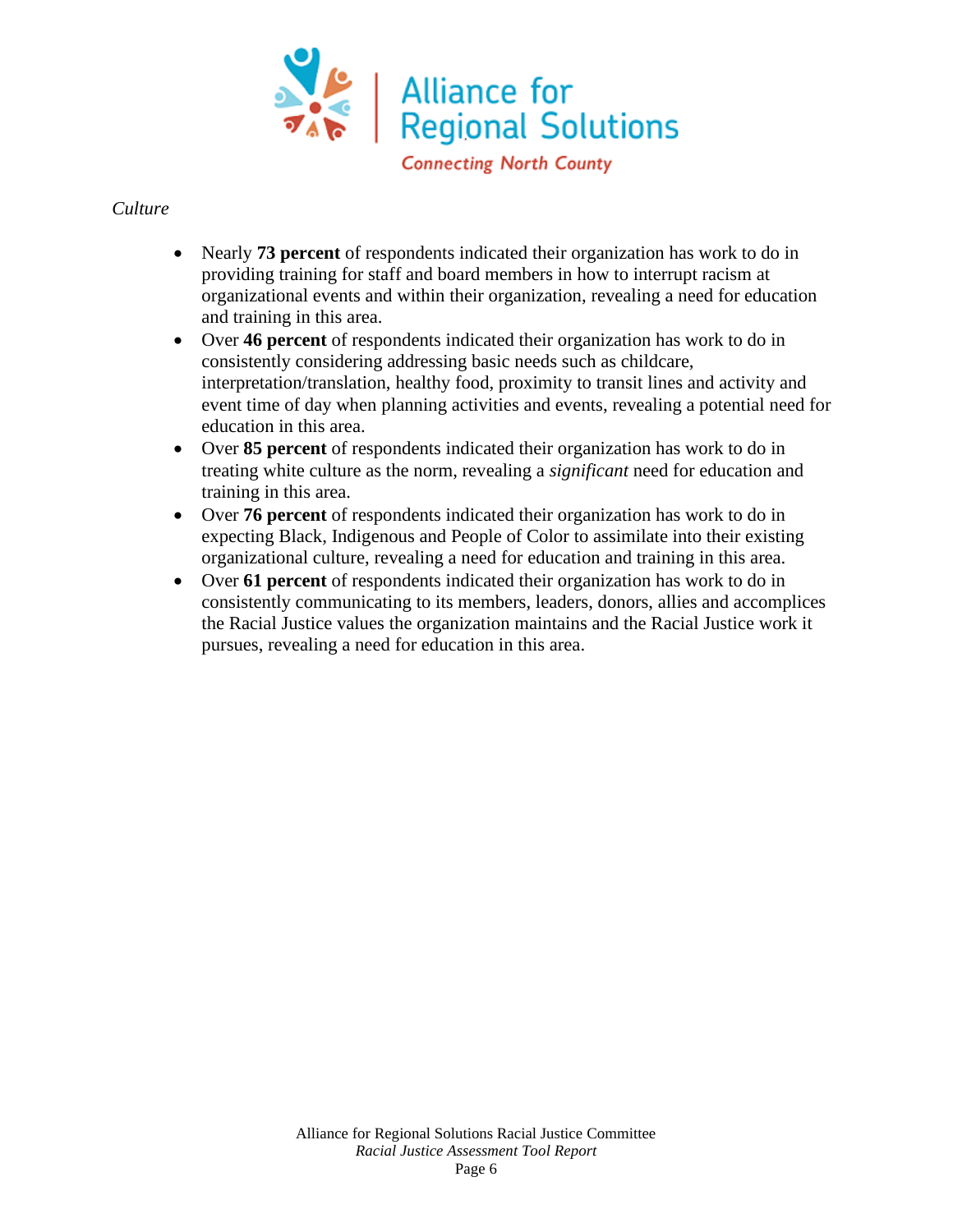

## **ASSESSMENT TOOL RESPONDENT DEMOGRAPHIC DATA SUMMARY**

Responses to the eight (8) demographic prompts positioned at the end of the assessment tool revealed the following:

- Over **79 percent** of respondents identified as a woman, while nearly **16 percent** identified as a man, less than **1 percent** identified as gender non-conforming and over **4 percent** preferred not to respond.
- Over **97 percent** of respondents did not identify as Transgender, while nearly **3 percent** preferred not to respond.
- Over **8 percent** of respondents considered themselves to be a member of the Lesbian, Gay, Bisexual and/or Transgender and Queer (LGBTQIA+) community, while nearly **52 percent** did not, nearly **37 percent** considered themselves to be a LGBTQIA+ community ally and nearly **3 percent** preferred not to respond.
- Nearly **39 percent** of respondents have worked at their organization for fewer than three years, while nearly **31 percent** have worked at their organization for between three and 10 years and over **28 percent** have worked at their organization for 10 years or more.
- Nearly **43 percent** of respondents identified white as their heritage group, while **28 percent** identified Latinx as their heritage group. Eight (8) respondents selfdescribed their heritage.
- Nearly **12 percent** of respondents identified themselves as serving in a support staff capacity within their organization, while nearly **40 percent** identified themselves as serving in a management position (below the Chief Executive Officer—CEO position), over **5 percent** identified themselves as CEOs, over **7 percent** identified themselves as Board members, over **7 percent** identified themselves as volunteers and over **7 percent** preferred to not respond. Seventeen (17) respondents provided more information concerning the level at which they serve within their organization.
- Nearly **91 percent** of respondents indicated they work all or part-time in San Diego County, while just over **9 percent** indicated they do not.
- All respondents (save two "not applicable" responses) indicated that the bulk of their work is conducted in San Diego County. Nearly **86 percent** (135) of respondents indicated the bulk of their work is conducted in North San Diego County.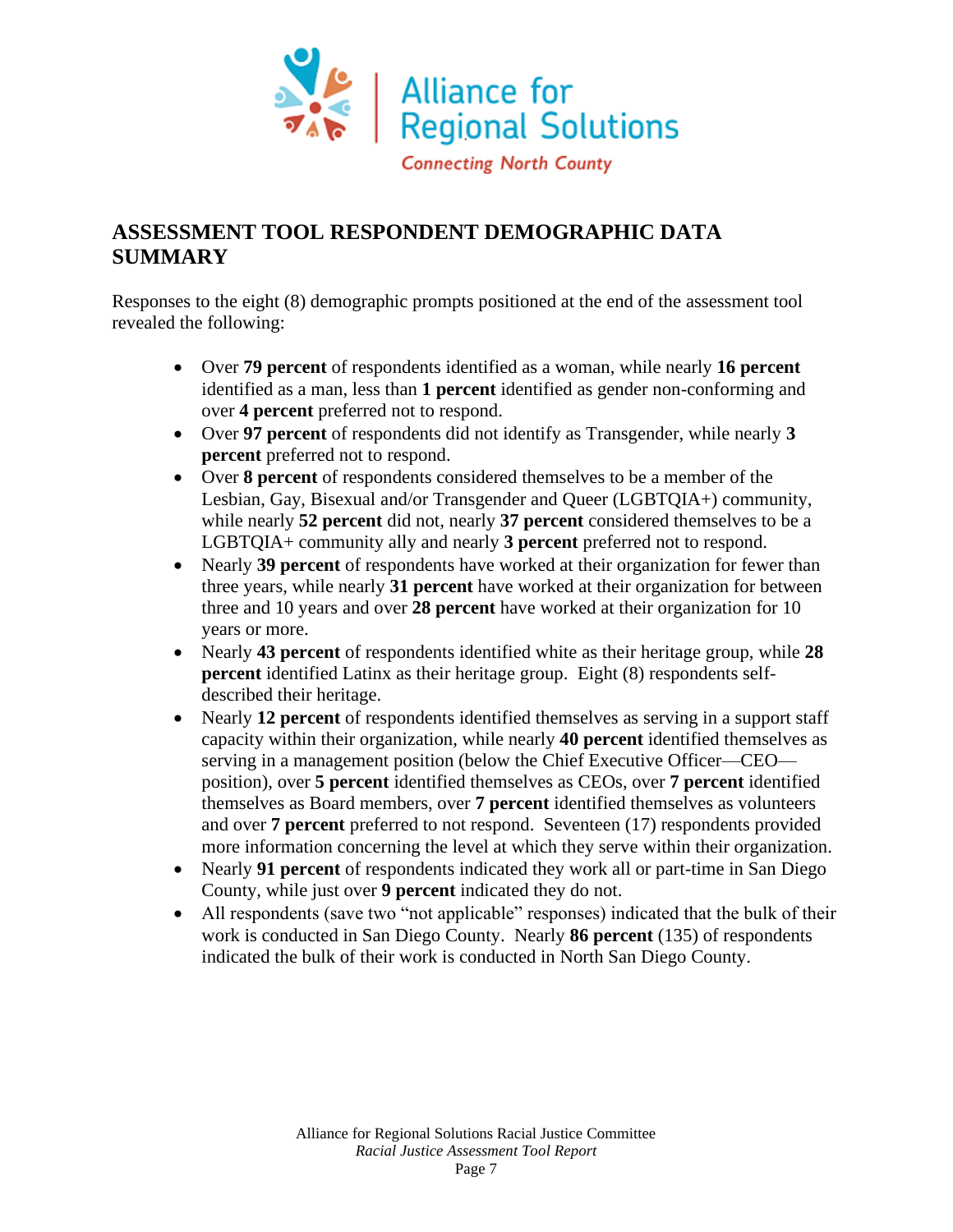

## **PROMPT BY PROMPT ANALYSIS OF ASSESSMENT TOOL RESPONSE DATA**

*Highest frequency responses and recommendations for action are displayed in highlighted text.*

Prompt 1: **Does your organization analyze the comprehensive needs of Black, Indigenous and People of Color (BIPOC) within your geographic area as a part of programming assessment, planning and implementation?**

Responses: **202**

Response Options:

- Red Light (The Organization Has Not Gone There): 28 (13.86 percent)
- **Yellow Light (The Organization Has Facilitated Conversations About This and/or Taken Initial Steps): 103 (50.99 percent)**
- Green Light (The Organization is Fully On Board): 71 (35.15 percent)

Analysis:

- **Nearly** *65 percent* **of respondents indicated their organization has work to do in this area, while** *35 percent* **indicated their organization is fully on board.**
- **There's a need for education and training in this area.**

Prompt 2: **Does your organization have specific criteria for issue identification and campaign development that elevate Racial Justice issues?**

Responses: **202**

Response Options:

- Red Light (The Organization Has Not Gone There): 51 (25.25 percent)
- **Yellow Light (The Organization Has Facilitated Conversations About This and/or Taken Initial Steps): 103 (50.99 percent)**
- Green Light (The Organization is Fully On Board): 48 (23.76 percent)

- **Over** *76 percent* **of respondents indicated their organization has work to do in this area, while nearly** *24 percent* **indicated their organization is fully on board.**
- **There's a need for education and training in this area.**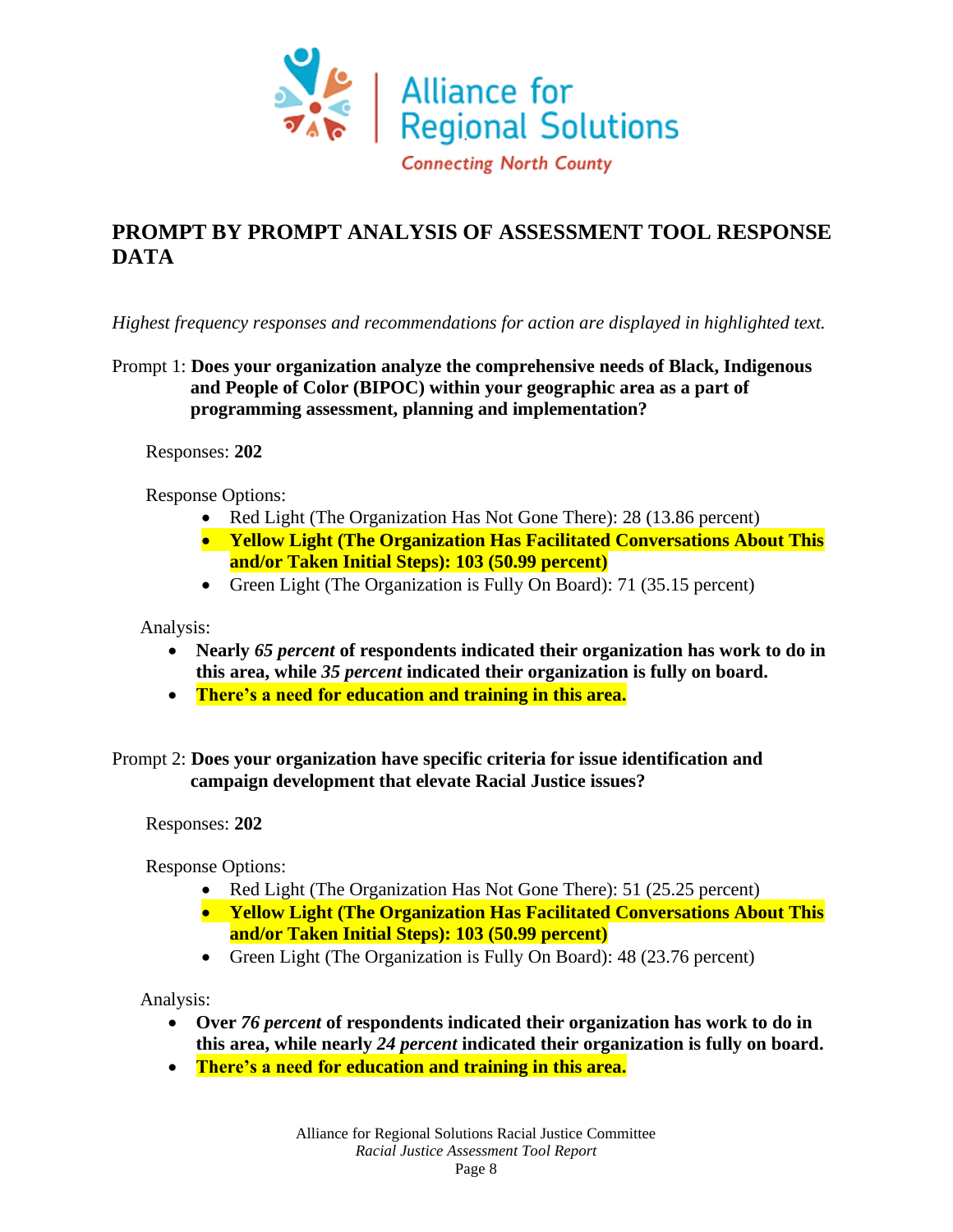

#### Prompt 3: **Does your organization set goals for Racial Justice across program areas that seek to name and address racial disparities and harms?**

Responses: **199**

Response Options:

- Red Light (The Organization Has Not Gone There): 59 (29.65 percent)
- **Yellow Light (The Organization Has Facilitated Conversations About This and/or Taken Initial Steps): 84 (42.21 percent)**
- Green Light (The Organization is Fully On Board): 56 (28.14 percent)

Analysis:

- **Nearly** *72 percent* **of respondents indicated their organization has work to do in this area, while over** *28 percent* **indicated their organization is fully on board.**
- **There's a need for education and training in this area.**

Prompt 4: **Does your organization advocate and support the inclusion of Racial Justice issues when working in coalitions?**

Responses: **200**

Response Options:

- Red Light (The Organization Has Not Gone There): 12 (6.00 percent)
- Yellow Light (The Organization Has Facilitated Conversations About This and/or Taken Initial Steps): 81 (40.50 percent)
- **Green Light (The Organization is Fully On Board): 107 (53.50 percent)**

- **Over** *46 percent* **of respondents indicated their organization has work to do in this area, while nearly** *54 percent* **indicated their organization is fully on board.**
- **There's a potential need for education and training in this area.**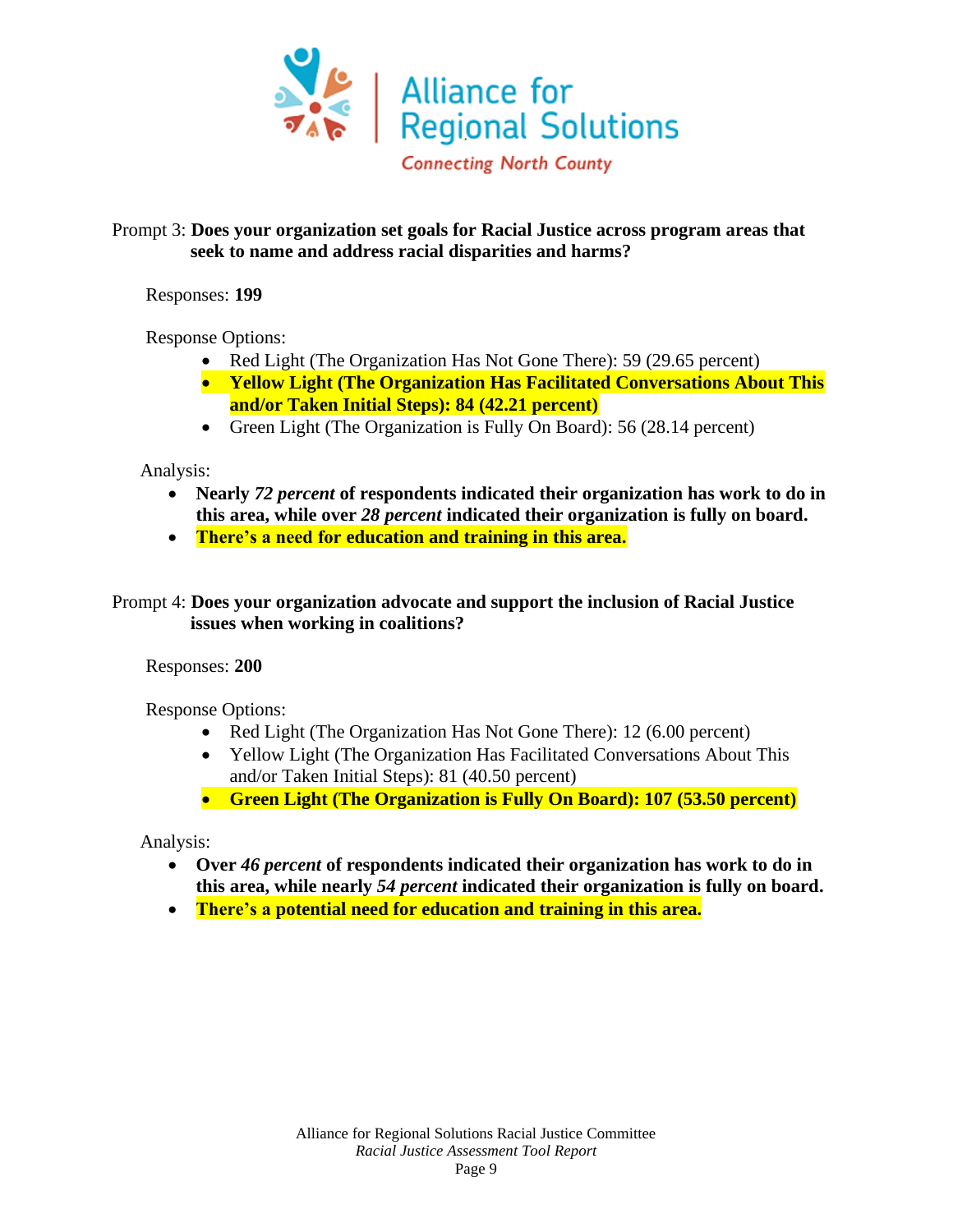

#### Prompt 5: **Does your organization have metrics, benchmarks and indicators for measuring your organization's success with regard to Racial Justice?**

Responses: **200**

Response Options:

- **Red Light (The Organization Has Not Gone There): 87 (43.50 percent)**
- Yellow Light (The Organization Has Facilitated Conversations About This and/or Taken Initial Steps): 78 (39.00 percent)
- Green Light (The Organization is Fully On Board): 35 (17.50 percent)

Analysis:

- **Over** *82 percent* **of respondents indicated their organization has work to do in this area, but only** *18 percent* **indicated their organization is fully on board.**
- **There's a significant need for education and training in this area.**

Prompt 6: **Does your organization have authentic and accountable relationships with BIPOC individuals and organizations within your service region that provide input into your programs and advocacy?**

Responses: **192**

Response Options:

- Red Light (The Organization Has Not Gone There): 19 (9.90 percent)
- **Yellow Light (The Organization Has Facilitated Conversations About This and/or Taken Initial Steps): 96 (50.00 percent)**
- Green Light (The Organization is Fully On Board): 77 (40.10 percent)

- **Nearly** *60 percent* **of respondents indicated their organization has work to do in this area, while** *40 percent* **indicated their organization is fully on board.**
- **There's a need for education and training in this area.**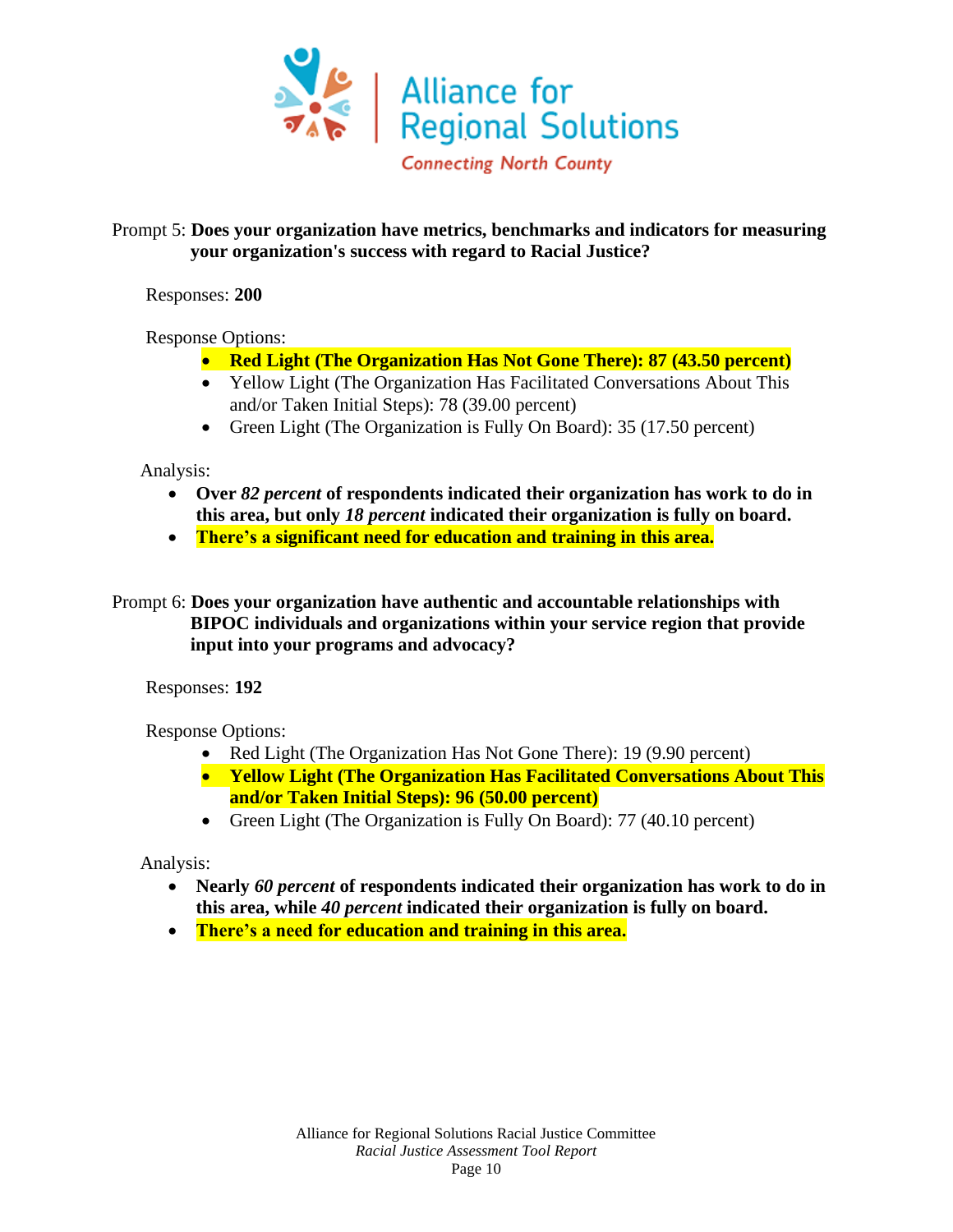

#### Prompt 7: **Does your organization have Black, Indigenous and People of Color serving as board members?**

Responses: **193**

Response Options:

- Red Light (The Organization Has Not Gone There): 39 (20.21 percent)
- Yellow Light (The Organization Has Facilitated Conversations About This and/or Taken Initial Steps): 51 (26.42 percent)
- **Green Light (The Organization is Fully On Board): 103 (53.37 percent)**

Analysis:

- **Over** *46 percent* **of respondents indicated their organization has work to do in this area, while nearly** *54 percent* **indicated their organization is fully on board.**
- **There's a need for continuing education in this area.**

#### Prompt 8: **Does your organization have Black, Indigenous and People of Color serving as director-level staff?**

Responses: **191**

Response Options:

- Red Light (The Organization Has Not Gone There): 43 (22.51 percent)
- Yellow Light (The Organization Has Facilitated Conversations About This and/or Taken Initial Steps): 48 (25.13 percent)
- **Green Light (The Organization is Fully On Board): 100 (52.36 percent)**

- **Nearly** *48 percent* **of respondents indicated their organization has work to do in this area, while over** *52 percent* **indicated their organization is fully on board.**
- **There's a need for continuing education in this area.**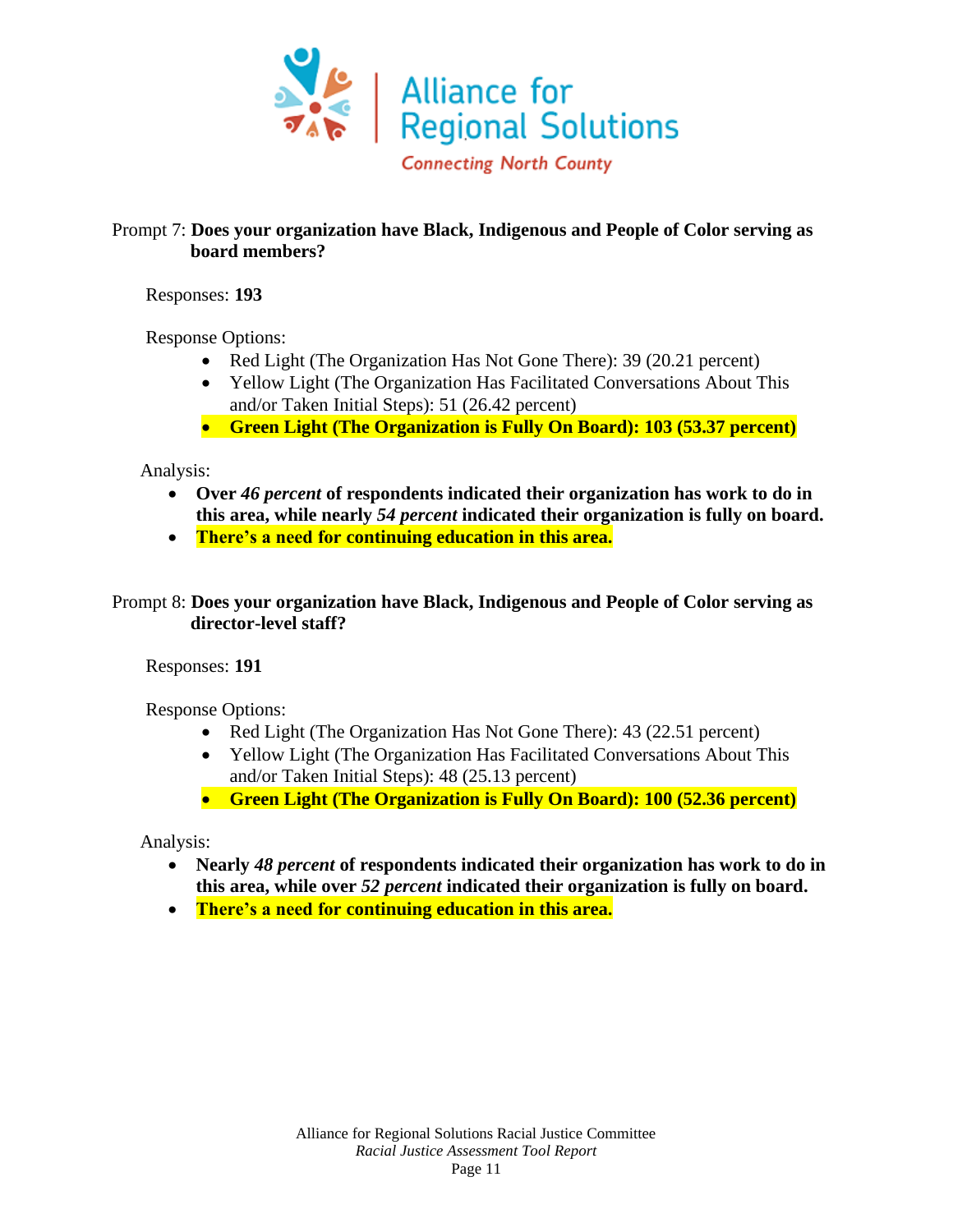

#### Prompt 9: **Are benchmarks around Racial Justice incorporated into the annual evaluation for your organization's staff Chief Executive Officer (Executive Director, President, etc.)?**

Responses: **184**

Response Options:

- Red Light (The Organization Has Not Gone There): 71 (38.59 percent)
- **Yellow Light (The Organization Has Facilitated Conversations About This and/or Taken Initial Steps): 85 (46.20 percent)**
- Green Light (The Organization is Fully On Board): 28 (15.22 percent)

Analysis:

- **Nearly** *85 percent* **of respondents indicated their organization has work to do in this area, while only** *15 percent* **indicated their organization is fully on board.**
- **There's a significant need for education and training in this area.**

Prompt 10: **Are benchmarks around Racial Justice incorporated into the annual evaluation for all employees?**

Responses: **188**

Response Options:

- **Red Light (The Organization Has Not Gone There): 95 (50.53 percent)**
- Yellow Light (The Organization Has Facilitated Conversations About This and/or Taken Initial Steps): 68 (36.17 percent)
- Green Light (The Organization is Fully On Board): 25 (13.30 percent)

- **Nearly** *87 percent* **of respondents indicated their organization has work to do in this area, while only** *13 percent* **indicated their organization is fully on board.**
- **There's a significant need for education and training in this area.**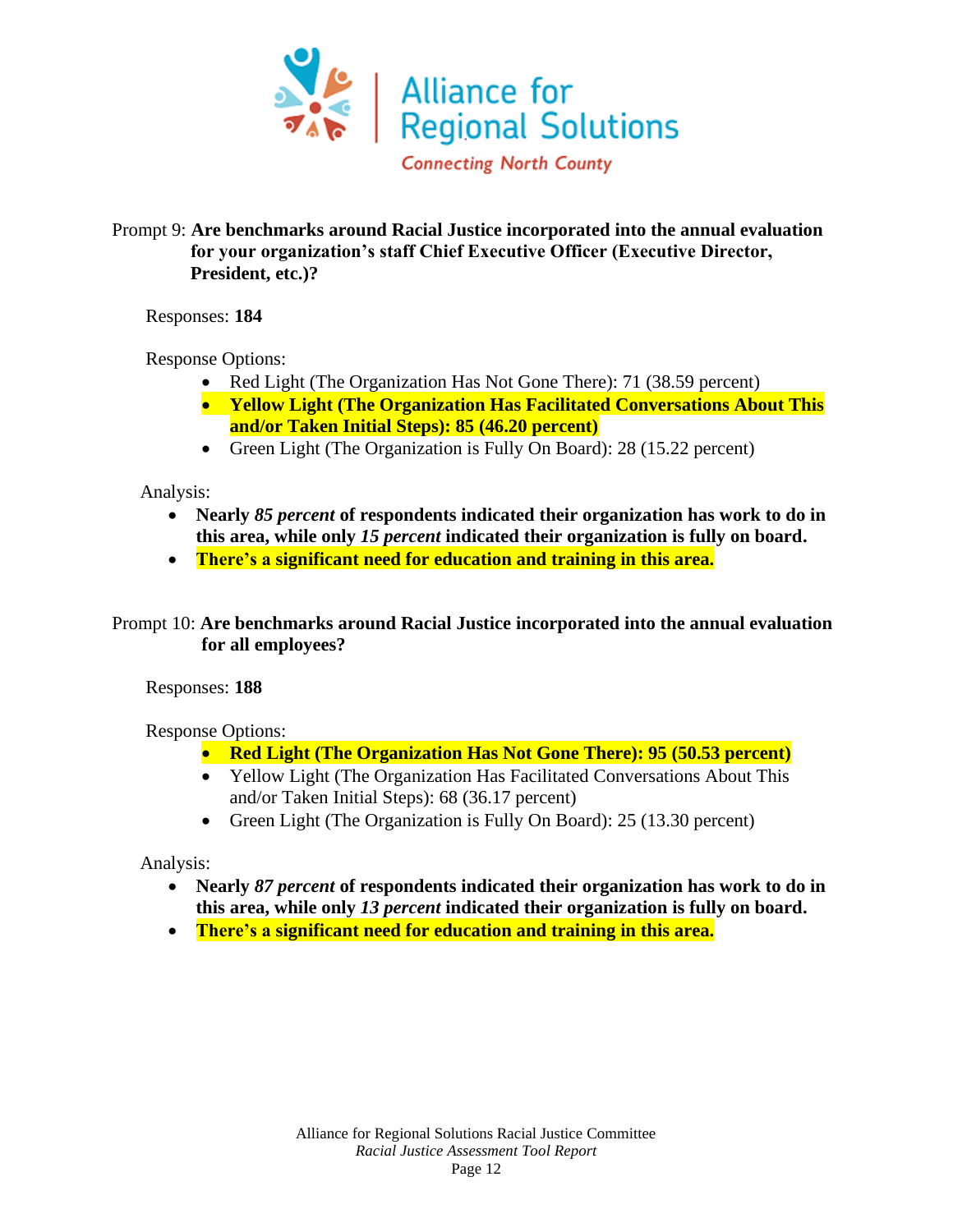

#### Prompt 11: **Does your organization have a leadership development pipeline that facilitates and promotes the leadership and decision-making authority of Black, Indigenous and People of Color?**

Responses: **189**

Response Options:

- Red Light (The Organization Has Not Gone There): 54 (28.57 percent)
- **Yellow Light (The Organization Has Facilitated Conversations About This and/or Taken Initial Steps): 85 (44.97 percent)**
- Green Light (The Organization is Fully On Board): 50 (26.46 percent)

Analysis:

- **Nearly** *74 percent* **of respondents indicated their organization has work to do in this area, while over** *26 percent* **indicated their organization is fully on board.**
- **There's a need for education and training in this area.**

Prompt 12: **Does your organization allocate adequate resources for Racial Justice work?**

Responses: **191**

Response Options:

- Red Light (The Organization Has Not Gone There): 42 (21.99 percent)
- **Yellow Light (The Organization Has Facilitated Conversations About This and/or Taken Initial Steps): 88 (46.07 percent)**
- Green Light (The Organization is Fully On Board): 61 (31.94 percent)

- **Over** *68 percent* **of respondents indicated their organization has work to do in this area, while nearly** *32 percent* **indicated their organization is fully on board.**
- **There's a need for education in this area.**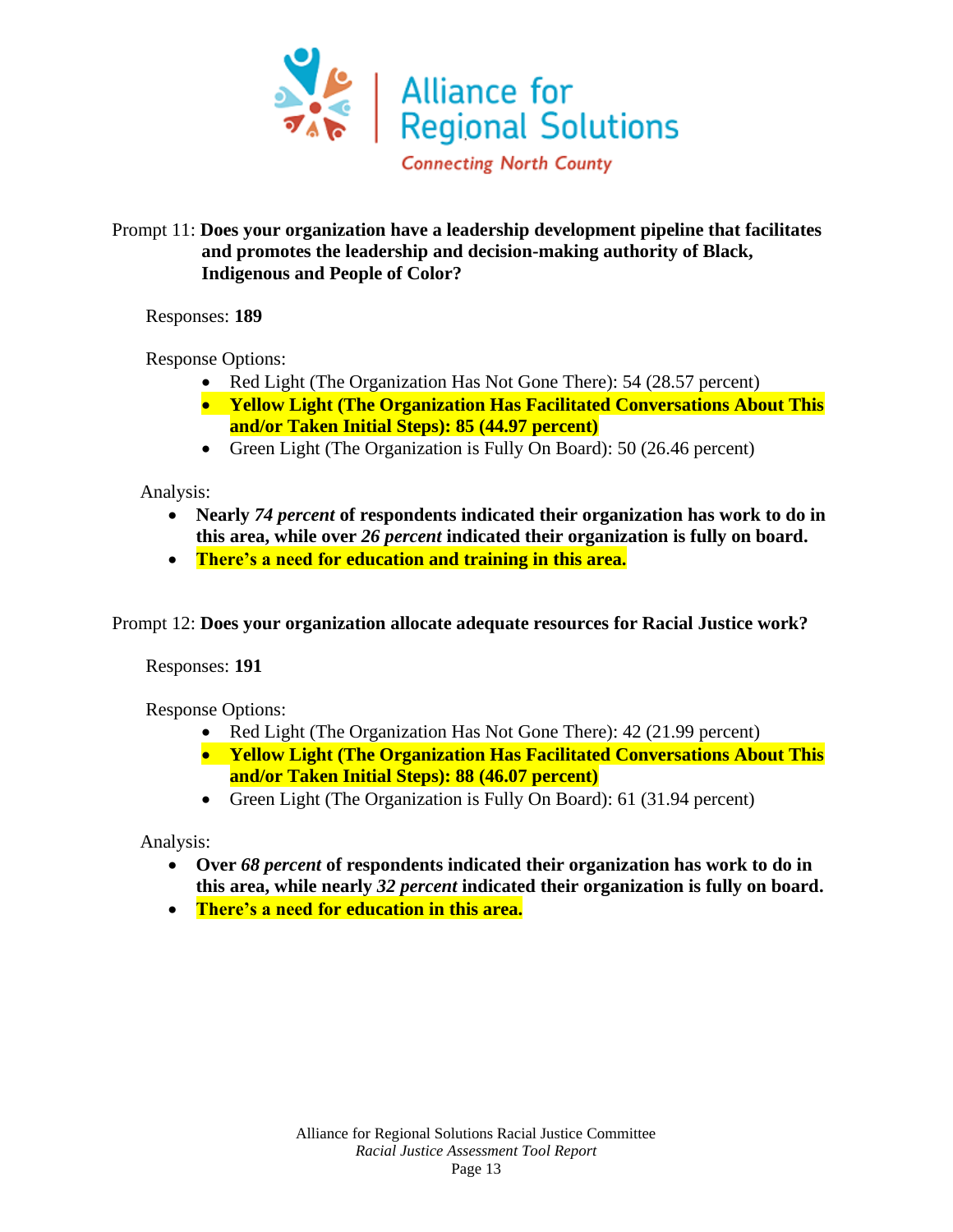

#### Prompt 13: **Does your organization have anti-discrimination policies in place that explicitly prohibit harassment of BIPOC members within your organization?**

Responses: **185**

Response Options:

- Red Light (The Organization Has Not Gone There): 13 (7.03 percent)
- Yellow Light (The Organization Has Facilitated Conversations About This and/or Taken Initial Steps): 29 (15.68 percent)
- **Green Light (The Organization is Fully On Board): 143 (77.30 percent)**

Analysis:

- **Nearly** *23 percent* **of respondents indicated their organization has work to do in this area, while over** *77 percent* **indicated their organization is fully on board.**
- **There's a potential need for distributing model anti-discrimination policies to organizations and providing education in this area.**

Prompt 14: **Does your organization define family in a way that supports all family formations, including those beyond "traditional" or "nuclear" families?**

Responses: **185**

Response Options:

- Red Light (The Organization Has Not Gone There): 11 (5.95 percent)
- Yellow Light (The Organization Has Facilitated Conversations About This and/or Taken Initial Steps): 34 (18.38 percent)
- **Green Light (The Organization is Fully On Board): 140 (75.68 percent)**

- **Over** *24 percent* **of respondents indicated their organization has work to do in this area, while nearly** *76 percent* **indicated their organization is fully on board.**
- **There's a potential need for continuing education in this area.**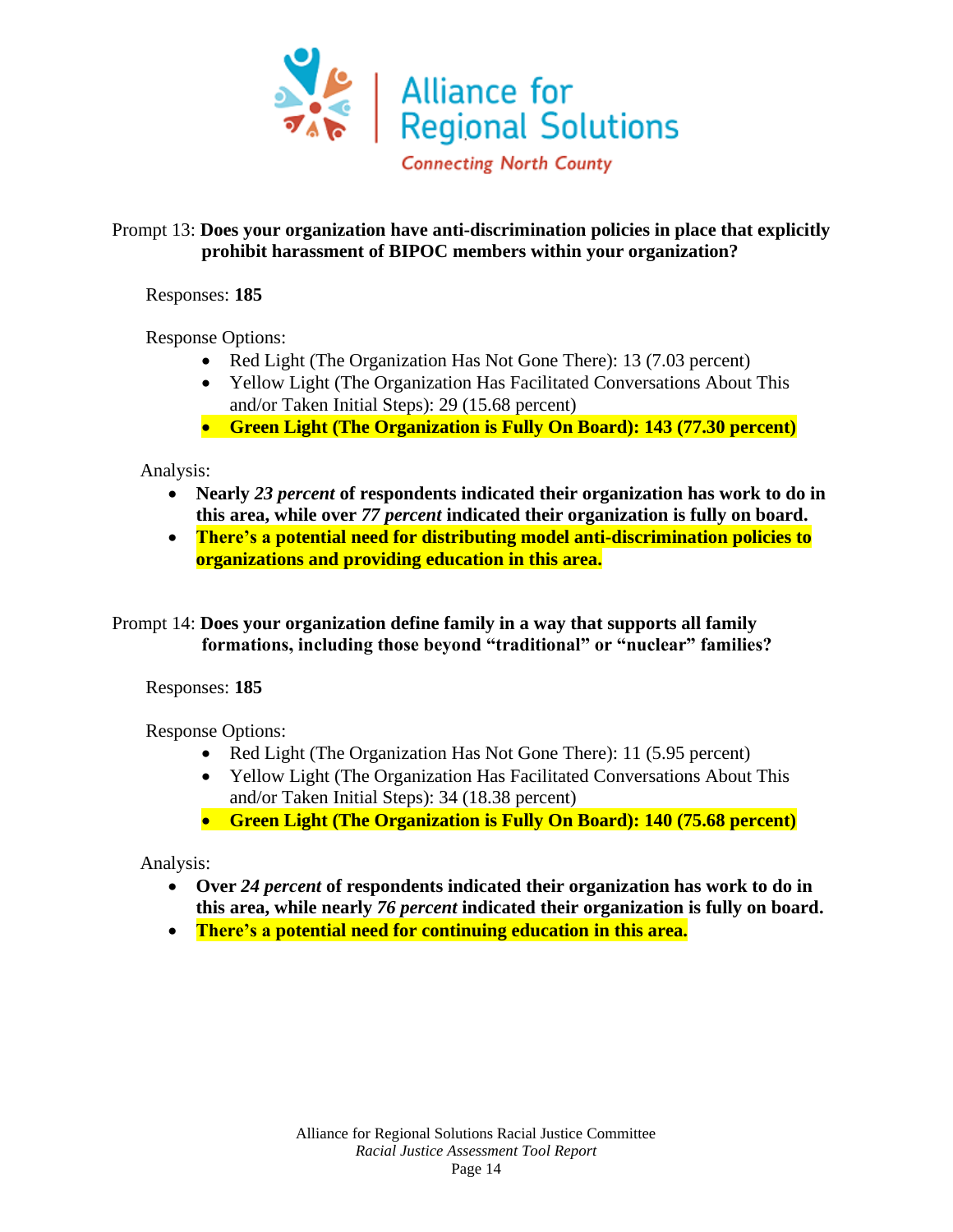

#### Prompt 15: **For employee hiring purposes, does your organization have an affirmative action policy in place that increases opportunities provided to underrepresented service community members?**

Responses: **176**

Response Options:

- Red Light (The Organization Has Not Gone There): 35 (19.89 percent)
- Yellow Light (The Organization Has Facilitated Conversations About This and/or Taken Initial Steps): 64 (36.36 percent)
- **Green Light (The Organization is Fully On Board): 77 (43.75 percent)**

Analysis:

- **Over** *56 percent* **of respondents indicated their organization has work to do in this area, while nearly** *44 percent* **indicated their organization is fully on board.**
- **There's a need for distributing a model affirmative action policy to organizations and providing education in this area.**

Prompt 16: **Does your organization have benchmarks in place dedicated to leadership development and retention of Black, Indigenous and People of Color?**

Responses: **181**

Response Options:

- Red Light (The Organization Has Not Gone There): 58 (32.04 percent)
- **Yellow Light (The Organization Has Facilitated Conversations About This and/or Taken Initial Steps): 79 (43.65 percent)**
- Green Light (The Organization is Fully On Board): 44 (24.31 percent)

- **Nearly** *76 percent* **of respondents indicated their organization has work to do in this area, while only** *24 percent* **indicated their organization is fully on board.**
- **There's a need for education and training in this area.**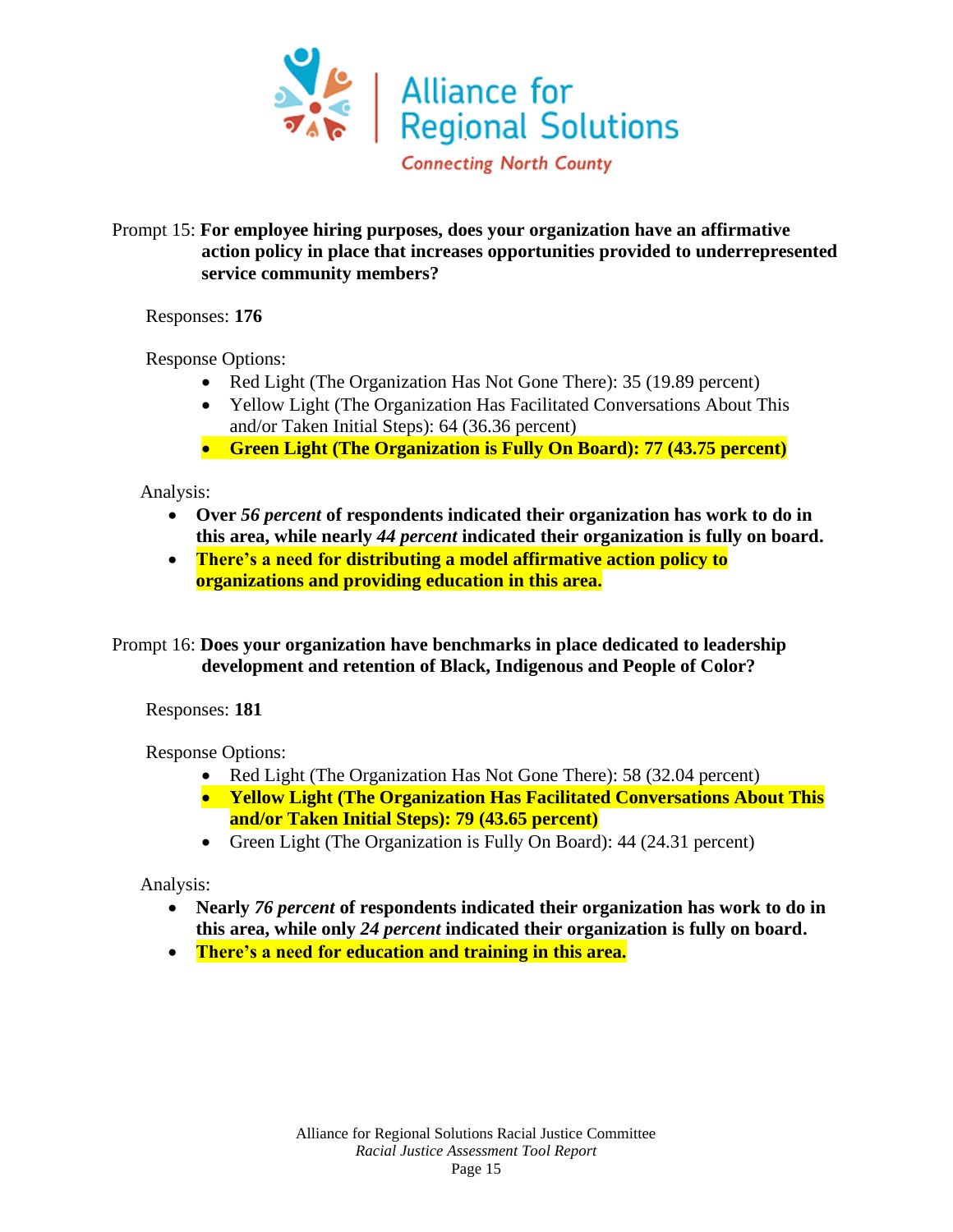

#### Prompt 17: **Does your organization periodically assess the disproportionate impact of policies on staff and community members of color?**

Responses: **180**

Response Options:

- Red Light (The Organization Has Not Gone There): 54 (30.00 percent)
- **Yellow Light (The Organization Has Facilitated Conversations About This and/or Taken Initial Steps): 76 (42.22 percent)**
- Green Light (The Organization is Fully On Board): 50 (27.78 percent)

Analysis:

- **Over** *72 percent* **of respondents indicated their organization has work to do in this area, while nearly** *28 percent* **indicated their organization is fully on board.**
- **There's a need for education and training in this area.**

#### Prompt 18: **Do your staff and board reflect the full spectrum of BIPOC communities within your service region?**

Responses: **181**

Response Options:

- Red Light (The Organization Has Not Gone There): 41 (22.65 percent)
- **Yellow Light (The Organization Has Facilitated Conversations About This and/or Taken Initial Steps): 82 (45.30 percent)**
- Green Light (The Organization is Fully On Board): 58 (32.04 percent)

- **Nearly** *68 percent* **of respondents indicated their organization has work to do in this area, while** *32 percent* **indicated their organization is fully on board.**
- **There's a need for education in this area.**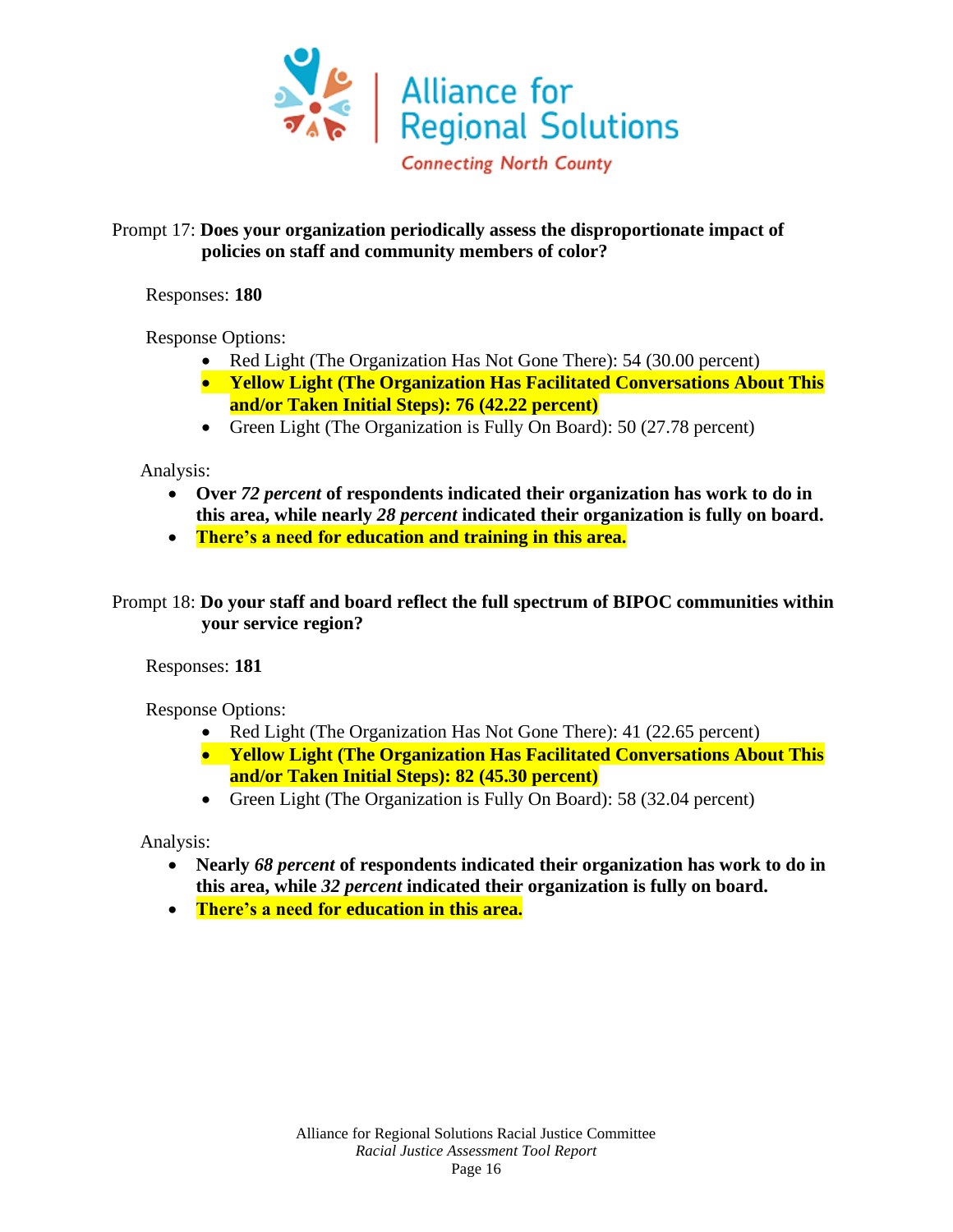

#### Prompt 19: **Are white people supported and evaluated in deepening their knowledge and building skills around issues of white privilege and antiracist organizing either within or outside your organization?**

Responses: **178**

Response Options:

- Red Light (The Organization Has Not Gone There): 32 (17.98 percent)
- **Yellow Light (The Organization Has Facilitated Conversations About This and/or Taken Initial Steps): 85 (47.75 percent)**
- Green Light (The Organization is Fully On Board): 61 (34.27 percent)

Analysis:

- **Nearly** *66 percent* **of respondents indicated their organization has work to do in this area, while** *34 percent* **indicated their organization is fully on board.**
- **There's a need for education and training in this area.**
- Prompt 20: **Does your organizational leadership have values-based relationships with BIPOC leaders in your service community that facilitate building long-term alliances?**

Responses: **181**

Response Options:

- Red Light (The Organization Has Not Gone There): 10 (5.52 percent)
- Yellow Light (The Organization Has Facilitated Conversations About This and/or Taken Initial Steps): 82 (45.30 percent)
- **Green Light (The Organization is Fully On Board): 89 (49.17 percent)**

- **Nearly** *51 percent* **of respondents indicated their organization has work to do in this area, but** *49 percent* **indicated their organization is fully on board.**
- **There's a pneed for education in this area.**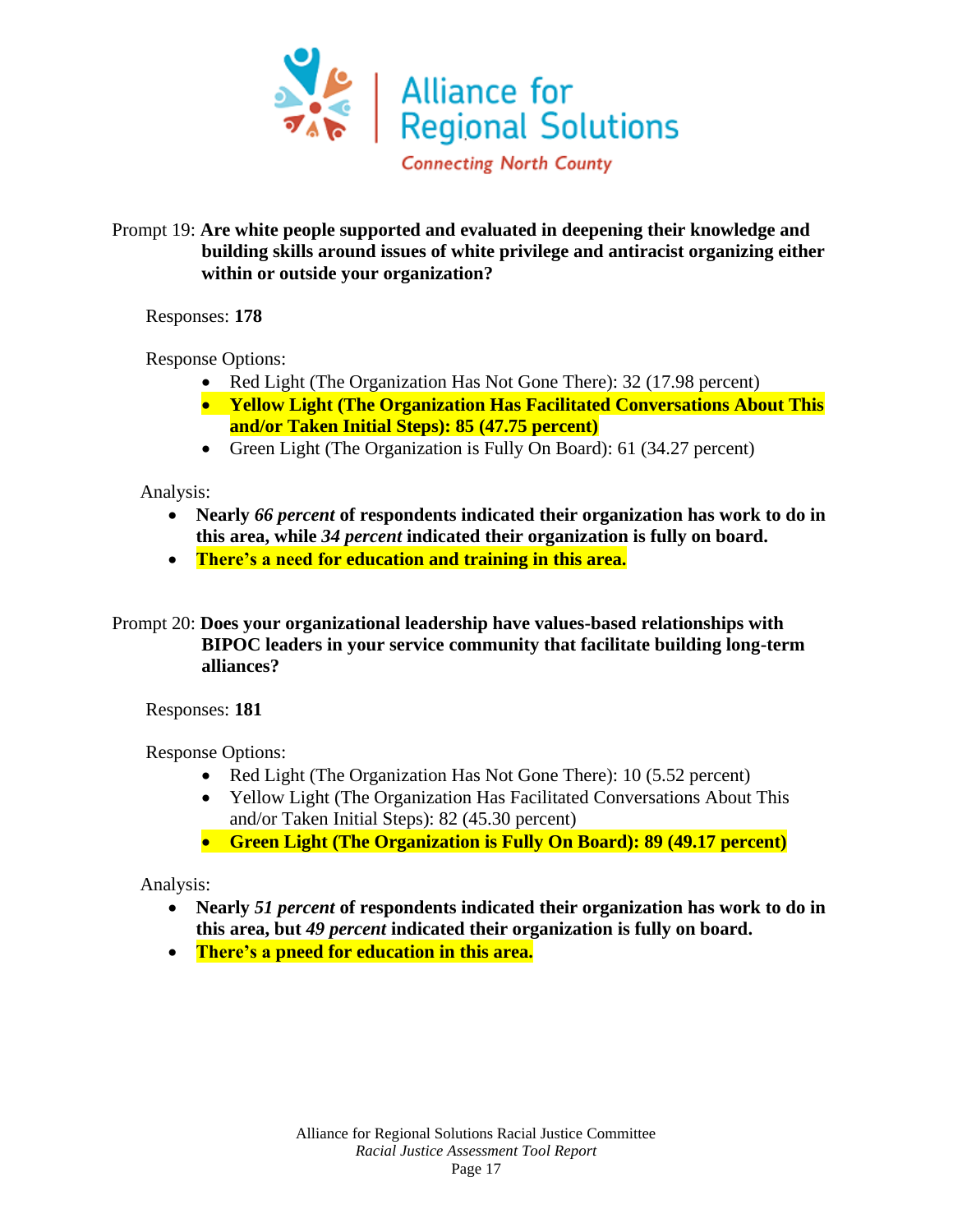

#### Prompt 21: **Are people of color on staff supported in identifying and participating in leadership development opportunities?**

Responses: **177**

Response Options:

- Red Light (The Organization Has Not Gone There): 22 (12.43 percent)
- Yellow Light (The Organization Has Facilitated Conversations About This and/or Taken Initial Steps): 58 (32.77 percent)
- **Green Light (The Organization is Fully On Board): 97 (54.80 percent)**

Analysis:

- **Over** *45 percent* **of respondents indicated their organization has work to do in this area, but nearly** *55 percent* **indicated their organization is fully on board.**
- **There's a potential need for education in this area.**
- Prompt 22: **Are staff and board members provided organizational space, time, resources and structure to discuss and respond to issues of Racial Justice within and outside your organization?**

Responses: **179**

Response Options:

- Red Light (The Organization Has Not Gone There): 33 (18.44 percent)
- Yellow Light (The Organization Has Facilitated Conversations About This and/or Taken Initial Steps): 68 (37.99 percent)
- **Green Light (The Organization is Fully On Board): 78 (43.58 percent)**

- **Over** *56 percent* **of respondents indicated their organization has work to do in this area, while nearly 44** *percent* **indicated their organization is fully on board.**
- **There's a need for education and training in this area.**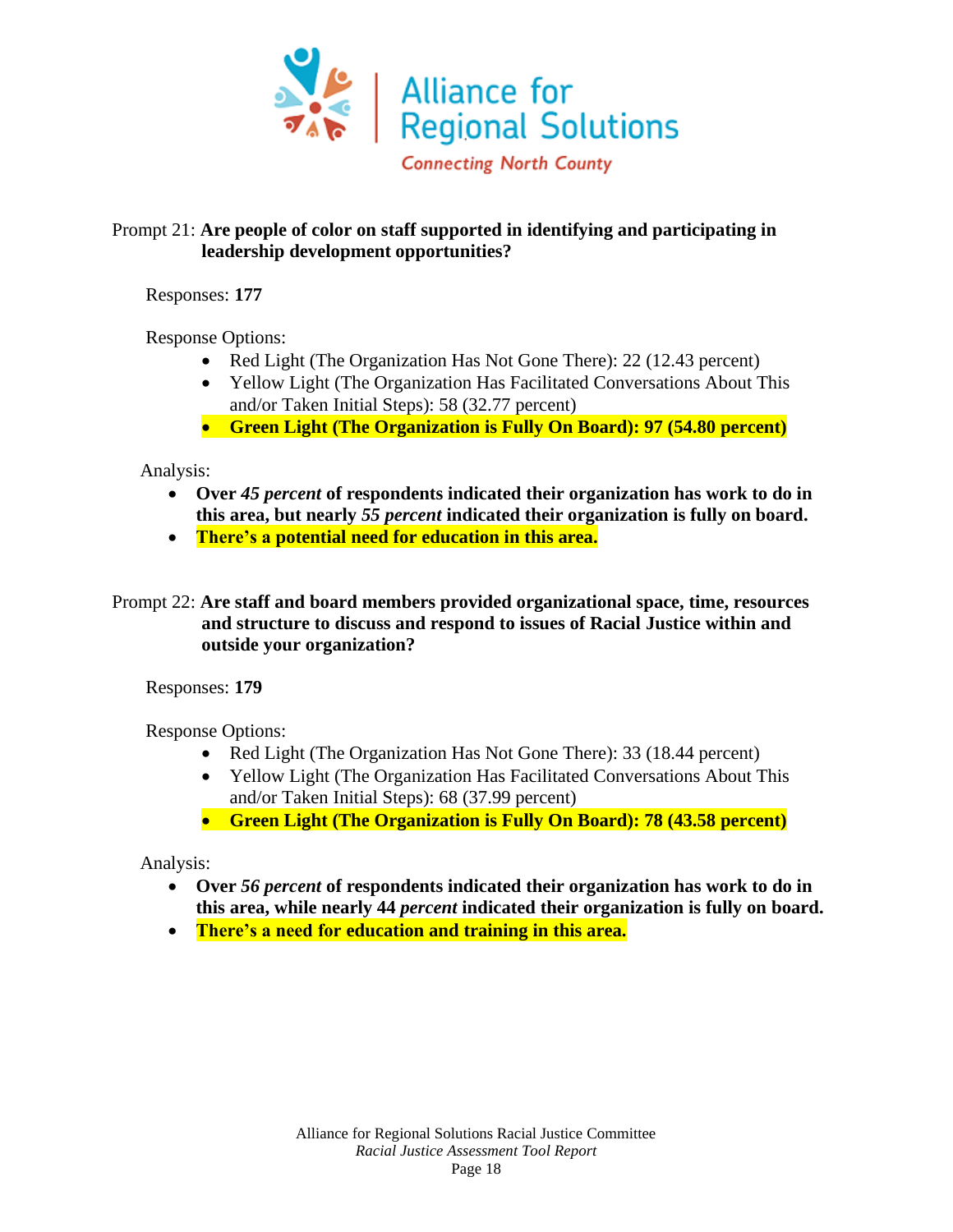

#### Prompt 23: **Are the full identities of people of color (sexual orientation, gender identity and expression, immigration status, ability status, age, languages spoken, etc.) recognized, respected, and taken into consideration in the development of your organizational culture?**

Responses: **177**

Response Options:

- Red Light (The Organization Has Not Gone There): 20 (11.30 percent)
- Yellow Light (The Organization Has Facilitated Conversations About This and/or Taken Initial Steps): 54 (30.51 percent)
- **Green Light (The Organization is Fully On Board): 103 (58.19 percent)**

Analysis:

- **Nearly** *42 percent* **of respondents indicated their organization has work to do in this area, while over** *58 percent* **indicated their organization is fully on board.**
- **There's a potential need for education in this area.**

Prompt 24: **Are your staff and board members trained in interrupting racism at organizational events and within your organization?**

Responses: **177**

Response Options:

- Red Light (The Organization Has Not Gone There): 48 (27.12 percent)
- **Yellow Light (The Organization Has Facilitated Conversations About This and/or Taken Initial Steps): 81 (45.76 percent)**
- Green Light (The Organization is Fully On Board): 48 (27.12 percent)

- **Nearly** *73 percent* **of respondents indicated their organization has work to do in this area, while** *27 percent* **indicated their organization is fully on board.**
- **There's a need for education and training in this area.**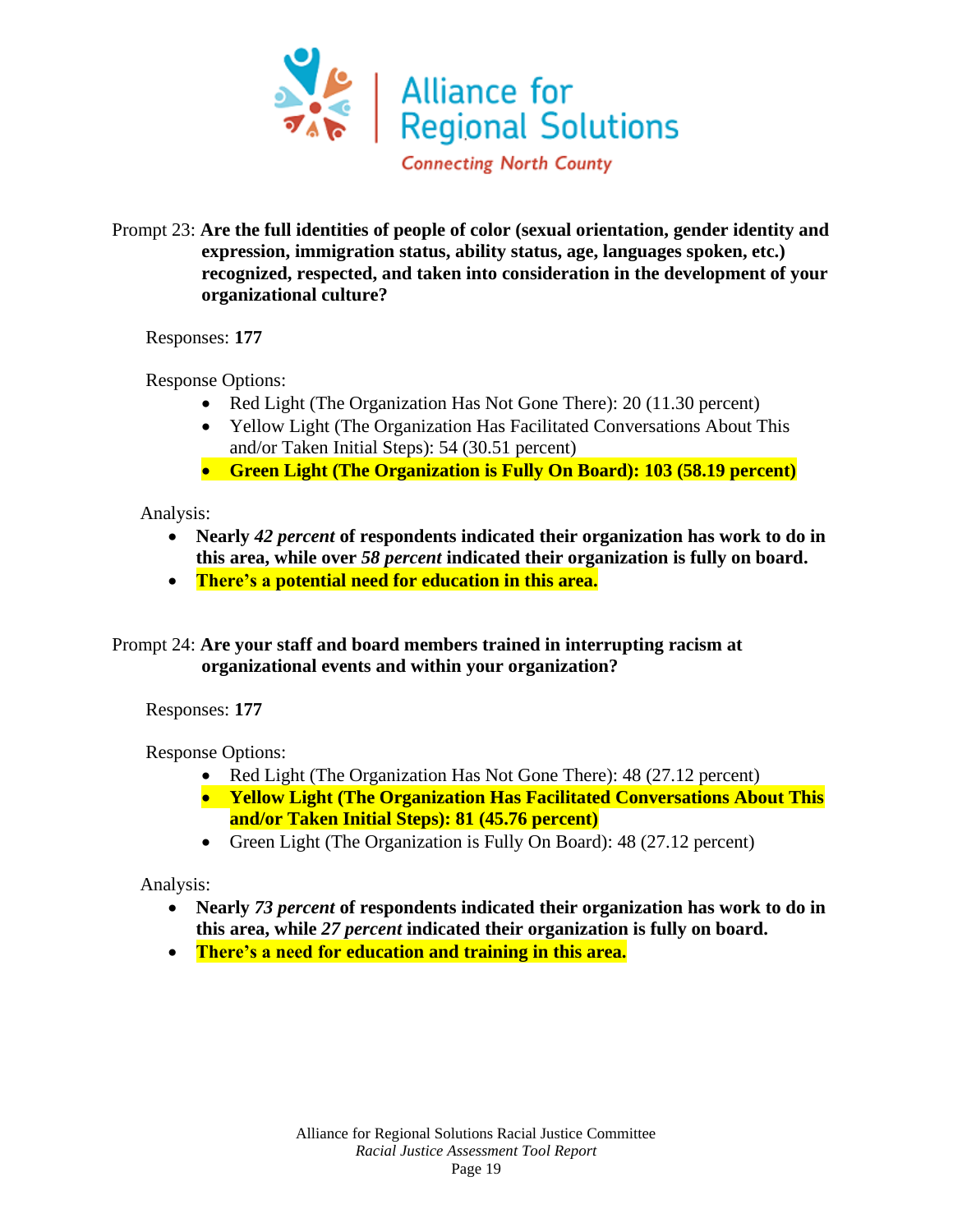

#### Prompt 25: **When your organization plans activities and events, do you consistently consider addressing basic needs such as childcare, interpretation/translation, healthy food, proximity to transit lines and activity and event time of day?**

Responses: **177**

Response Options:

- Red Light (The Organization Has Not Gone There): 32 (18.08 percent)
- Yellow Light (The Organization Has Facilitated Conversations About This and/or Taken Initial Steps): 50 (28.25 percent)
- **Green Light (The Organization is Fully On Board): 95 (53.67 percent)**

Analysis:

- **Over** *46 percent* **of respondents indicated their organization has work to do in this area, while nearly** *54 percent* **indicated their organization is fully on board.**
- **There's a potential need for education in this area.**

Prompt 26: **Does your organization treat white culture as the norm?**

Responses: **174**

Response Options:

- Red Light (The Organization Has Not Gone There): 59 (33.91 percent)
- **Yellow Light (The Organization Has Facilitated Conversations About This and/or Taken Initial Steps): 89 (51.15 percent)**
- Green Light (The Organization is Fully On Board): 25 (14.94 percent)

- **Over** *85 percent* **of respondents indicated their organization has work to do in this area, but only** *15 percent* **indicated their organization is fully on board.**
- **There's a significant need for education and training in this area.**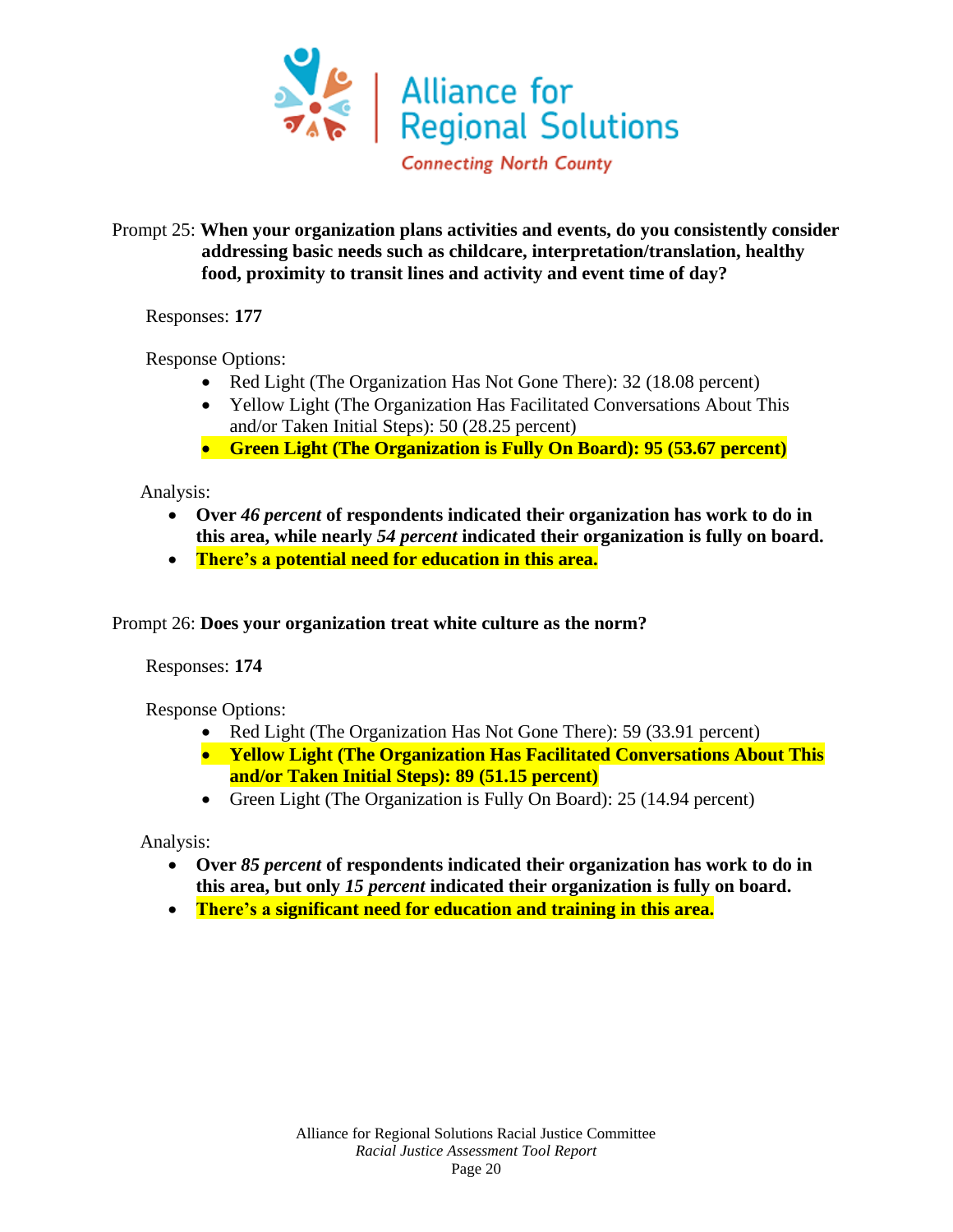

#### Prompt 27: **Are Black, Indigenous and People of Color expected to assimilate into your existing organizational culture?**

Responses: **173**

Response Options:

- Red Light (The Organization Has Not Gone There): 56 (32.37 percent)
- **Yellow Light (The Organization Has Facilitated Conversations About This and/or Taken Initial Steps): 76 (43.93 percent)**
- Green Light (The Organization is Fully On Board): 41 (23.70 percent)

Analysis:

- **Over** *76 percent* **of respondents indicated their organization has work to do in this area, while nearly 24** *percent* **indicated their organization is fully on board.**
- **There's a need for education and training in this area.**
- Prompt 28: **Does your organization consistently communicate to your members, leaders, donors, allies and accomplices the Racial Justice values you maintain and the Racial Justice work you pursue?**

Responses: **177**

Response Options:

- Red Light (The Organization Has Not Gone There): 24 (13.56 percent)
- **Yellow Light (The Organization Has Facilitated Conversations About This and/or Taken Initial Steps): 84 (47.46 percent)**
- Green Light (The Organization is Fully On Board): 69 (38.98 percent)

- **Over** *61 percent* **of respondents indicated their organization has work to do in this area, while nearly 39** *percent* **indicated their organization is fully on board.**
- **There's a need for education in this area.**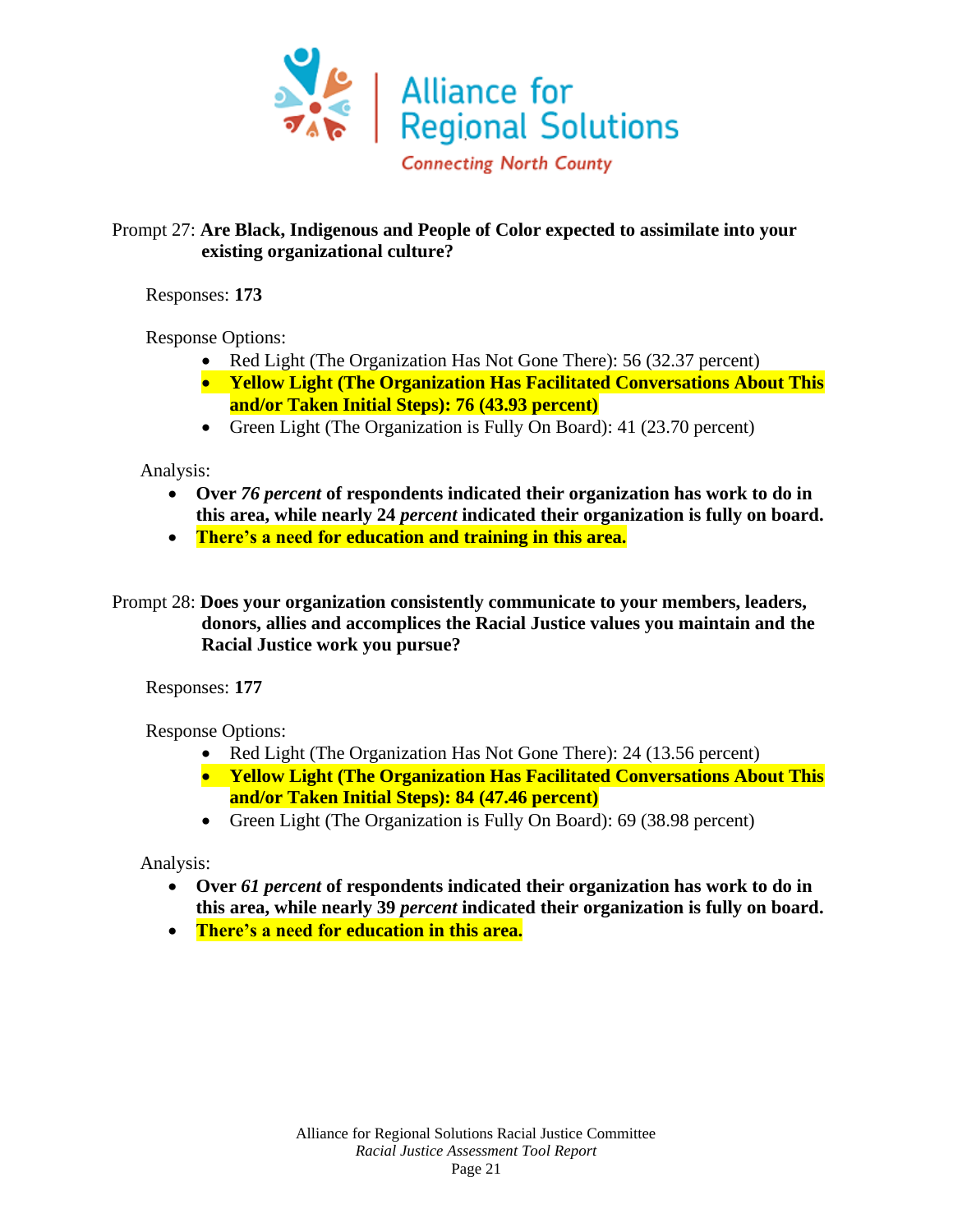

#### Prompt 29: **What is your gender identity?**

Responses: **177**

#### Response Options:

- **Woman: 140 (79.10 percent)**
- Man: 28 (15.82 percent)
- Gender Non-conforming: 1 (0.56 percent)
- Prefer Not to Respond: 8 (4.52 percent)
- Prefer to Self-describe my Identity: 0 (0.00 percent)

#### Analysis:

• **Over** *79 percent* **of respondents identified as a woman, while nearly** *16 percent* **identified as a man, less than** *1 percent* **identified as gender non-conforming and over** *4 percent* **preferred not to respond.**

#### Prompt 30: **Do you identify as Transgender?**

Responses: **176**

Response Options:

- Yes:  $0(0.00$  percent)
- **No: 171 (97.16 percent)**
- Prefer Not to Respond: 5 (2.84 percent)
- Prefer to Self-describe my Identity: 0 (0.00 percent)

Analysis:

• **Over** *97 percent* **of respondents did not identify as Transgender, while nearly** *3 percent* **preferred not to respond.**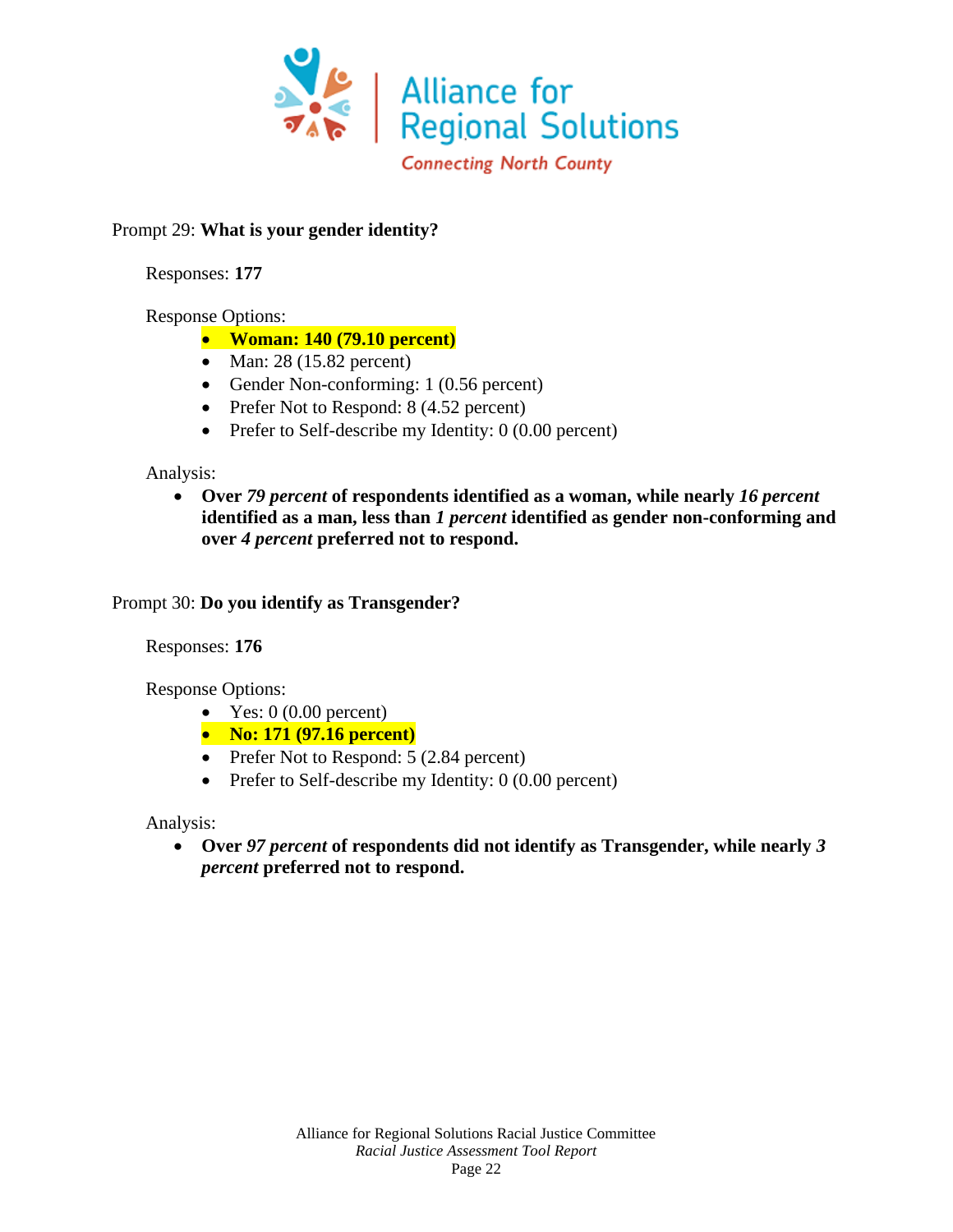

#### Prompt 31: **Do you consider yourself to be a member of the Lesbian, Gay, Bisexual and/or Transgender and Queer (LGBTQIA+) community?**

Responses: **176**

Response Options:

- Yes:  $15(8.52 \text{ percent})$
- **No: 91 (51.70 percent)**
- No But I Consider Myself to be an Ally: 65 (36.93 percent)
- Prefer Not to Respond: 5 (2.84 percent)

Analysis:

• **Over** *8 percent of* **respondents considered themselves to be a member of the Lesbian, Gay, Bisexual and/or Transgender and Queer (LGBTQIA+) community, while nearly 52** *percent* **did not, nearly** *37 percent* **considered themselves to be a LGBTQIA+ community ally and nearly** *3 percent* **preferred not to respond.**

#### Prompt 32: **How long have you worked at your organization?**

Responses: **176**

Response Options:

- Fewer Than Six Months: 12 (6.82 percent)
- Six Months to a Year: 16 (9.09 percent)
- **One Year to Fewer Than Three Years: 40 (22.73 percent)**
- Three Years to Fewer Than Five Years: 23 (13.07 percent)
- Five Years to Fewer Than Seven Years: 18 (10.23 percent)
- Seven Years to Fewer Than 10 Years: 13 (7.39 percent)
- **Ten Years of More: 50 (28.41 percent)**
- Prefer Not to Respond: 4 (2.27 percent)

Analysis:

• **Nearly** *39 percent of* **respondents have worked at their organization for fewer than three years, while nearly** *31 percent* **have worked at their organization for between three and 10 years and over** *28 percent* **have worked at their organization for 10 years or more.**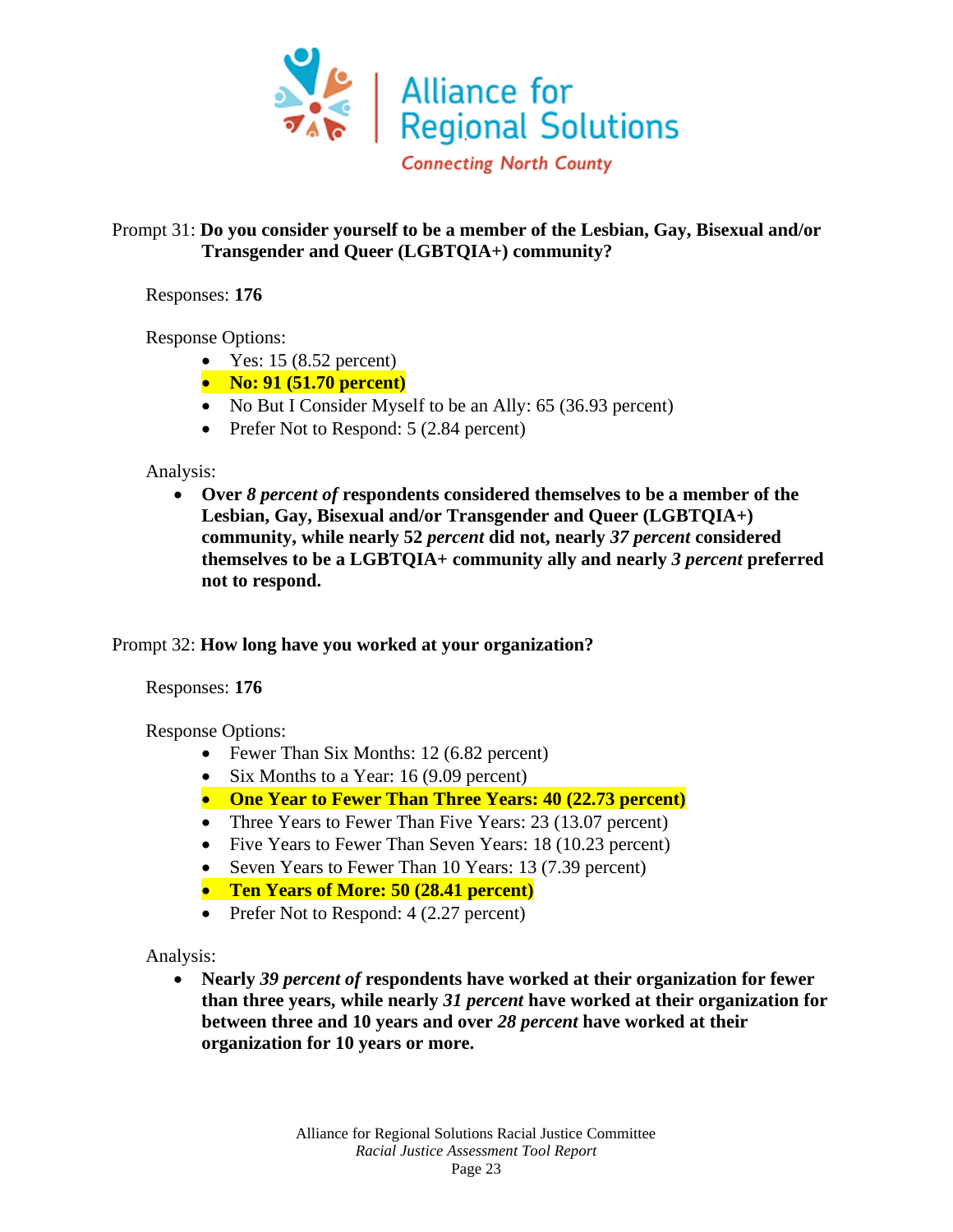

#### Prompt 33: **With what heritage group do you identify?**

Responses: **175**

Response Options:

- Asian or Asian American: 8 (4.57 percent)
- Black or African American: 8 (4.57 percent)
- Latinx:  $49$  (28.00 percent)
- Native American: 1 (0.57 percent)
- North African: 0 (0.00 percent)
- Hawai'ian or Other Pacific Islander: 2 (1.14 percent)
- Southwest Asian/Middle Eastern: 0 (0.00 percent)
- **White: 75 (42.86 percent)**
- Multi-racial or Multi-ethnic: 10 (5.71 percent)
- Prefer Not to Respond: 14 (8.00 percent)
- Prefer to Self-Describe: 8 (4.57 percent)

Analysis:

• **Nearly** *43 percent of* **respondents identified white as their heritage group, while 28** *percent* **identified Latinx as their heritage group. Eight (8) respondents selfdescribed their heritage.**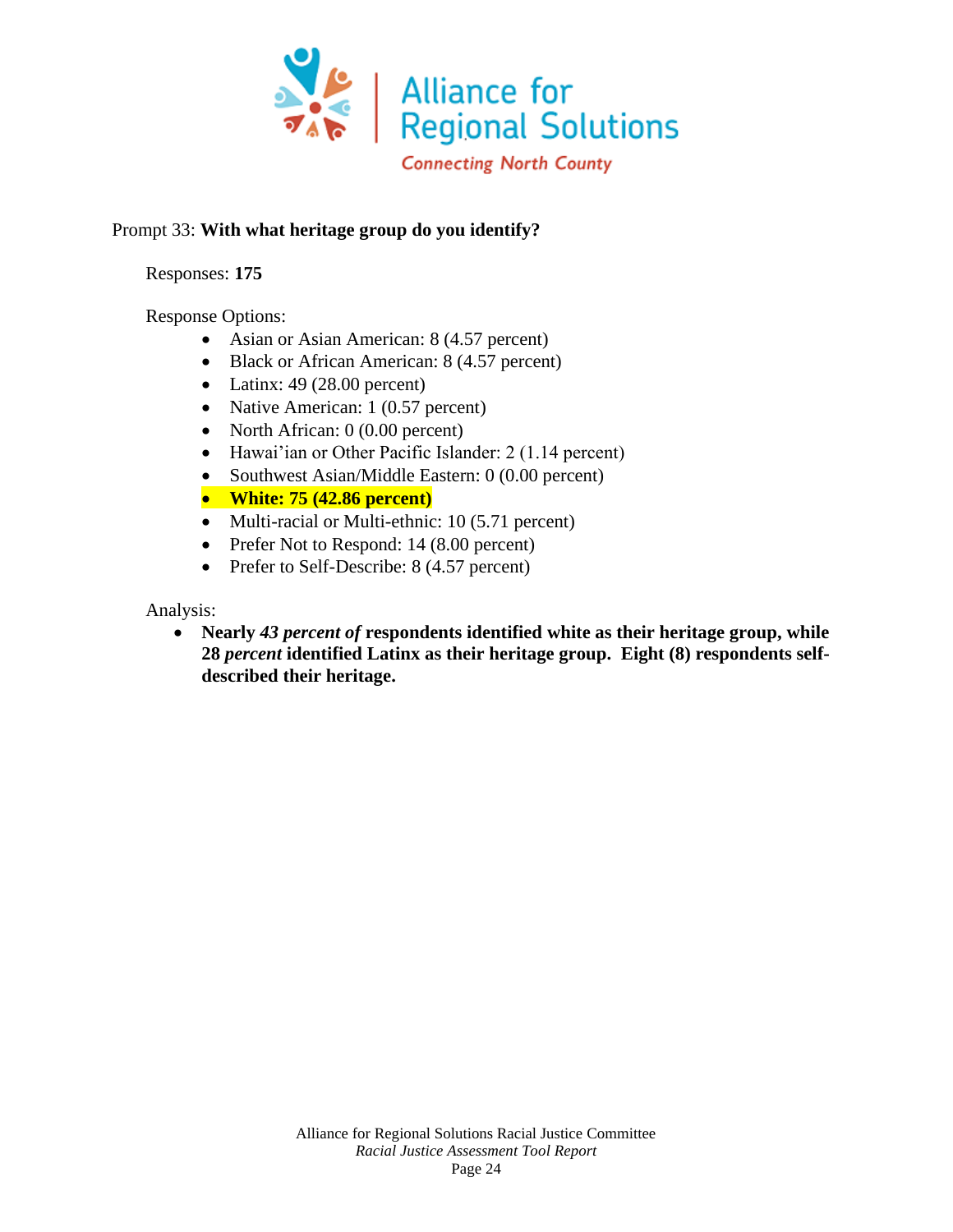

#### Prompt 34: **At what level do you serve within your organization?**

#### Responses: **164**

#### Response Options:

- Volunteer: 12 (7.32 percent)
- Intern:  $2(1.22 \text{ percent})$
- Technician: 2 (1.22 percent)
- Specialist: 9 (5.49 percent)
- Assistant: 2 (1.22 percent)
- Associate: 9 (5.49 percent)
- Clerical Staff: 0 (0.00 percent)
- Administrative Support Staff: 6 (3.66 percent)
- Receptionist: 0 (0.00 percent)
- Coordinator: 11 (6.71 percent)
- Manager:  $22(13.41)$  percent)
- **Case Manager: 24 (14.63 percent)**
- Social Worker: 5 (3.05 percent)
- Assistant or Associate Director: 3 (1.83 percent)
- **Director: 24 (14.63 percent)**
- Chief Executive Officer (Executive Director, President, etc.): 9 (5.49 percent)
- Board Member: 12 (7.32 percent)
- Prefer Not to Respond: 12 (7.32 percent)

Analysis:

• **Nearly** *12 percent of* **respondents identified themselves as serving in a support staff capacity within their organization, while nearly** *40 percent* **identified themselves as serving in a management position (below the CEO position), over**  *5 percent* **identified themselves as CEOs, over** *7 percent* **identified themselves as Board members, over** *7 percent* **identified themselves as volunteers and over** *7 percent* **preferred to not respond. Seventeen (17) respondents provided more information concerning the level at which they serve within their organization.**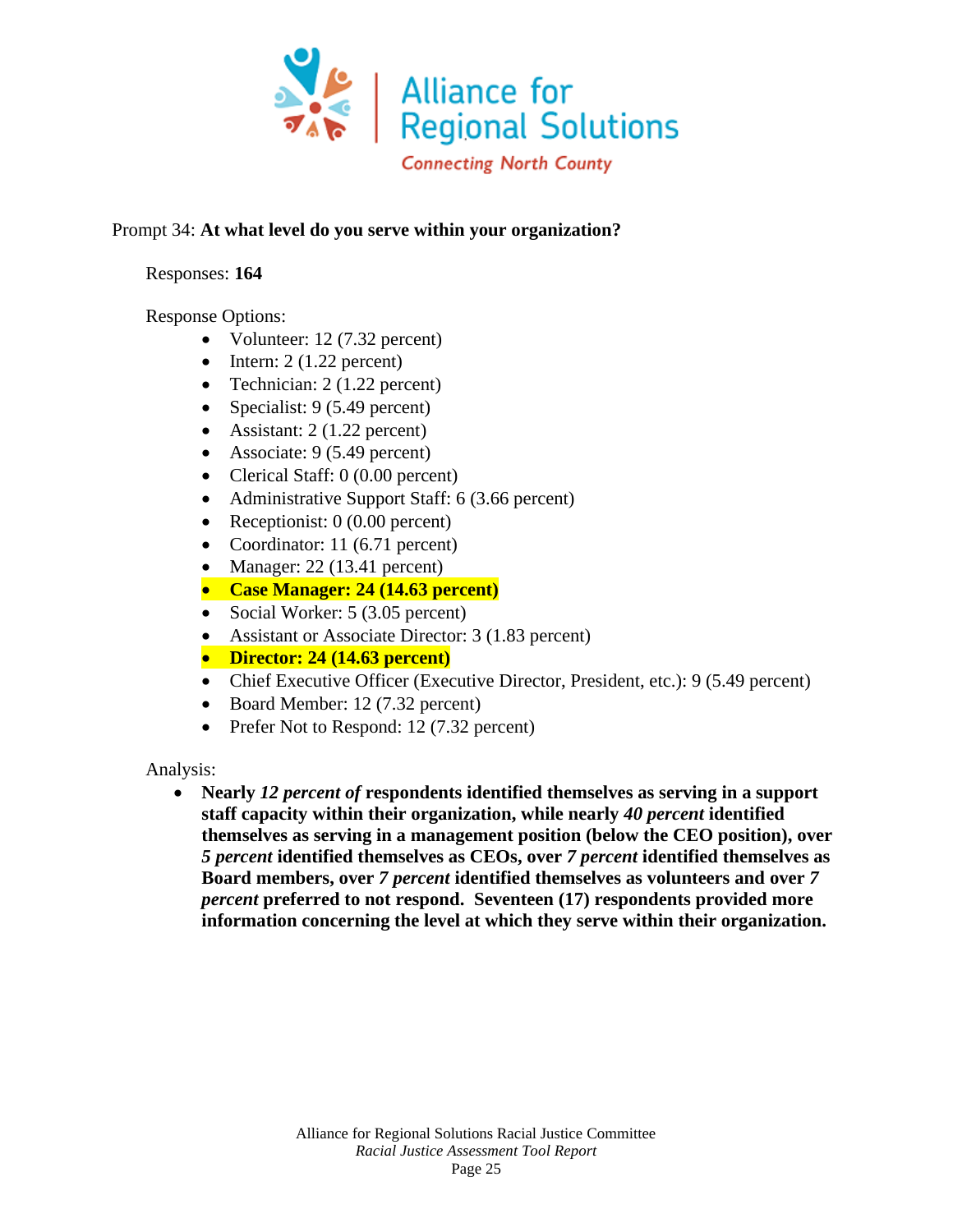

#### Prompt 35: **Do you work all or part-time within San Diego County?**

Responses: **177**

Response Options:

- **Yes: 161 (90.96 percent)**
- No: 16 (9.04 percent)

Analysis:

• **Nearly** *91 percent of* **respondents indicated they work all or part-time in San Diego County, while just over 9** *percent* **indicated they do not.**

Prompt 36: **Within what city or discrete geographic region is the bulk of your work conducted?**

Responses: **156**

Open-ended Response:

• Various San Diego County cities and regions were documented.

Analysis:

• **All respondents (save two "not applicable" responses) indicated that the bulk of their work is conducted in San Diego County. Nearly** *86 percent* **(135) of respondents indicated the bulk of their work is conducted in North San Diego County.**

*The members of the Alliance for Regional Solutions Racial Justice Committee extend special acknowledgement and gratitude to the Oceanside Promise for the resources and other support the members of its Board of Directors provided to design and administer the Racial Justice, Equity and Inclusion Survey and the Racial Justice Assessment Tool, collect and analyze data and prepare this report. In addition to serving as a collective impact facilitator and backbone for its 70-plus partner organizations, data collection, analysis and reporting are core functions of the Oceanside Promise*. *The collective efforts coordinated by the Oceanside Promise are focused on inclusionary systems change and ensuring our marginalized communities have equitable access to educational, economic and life opportunities*.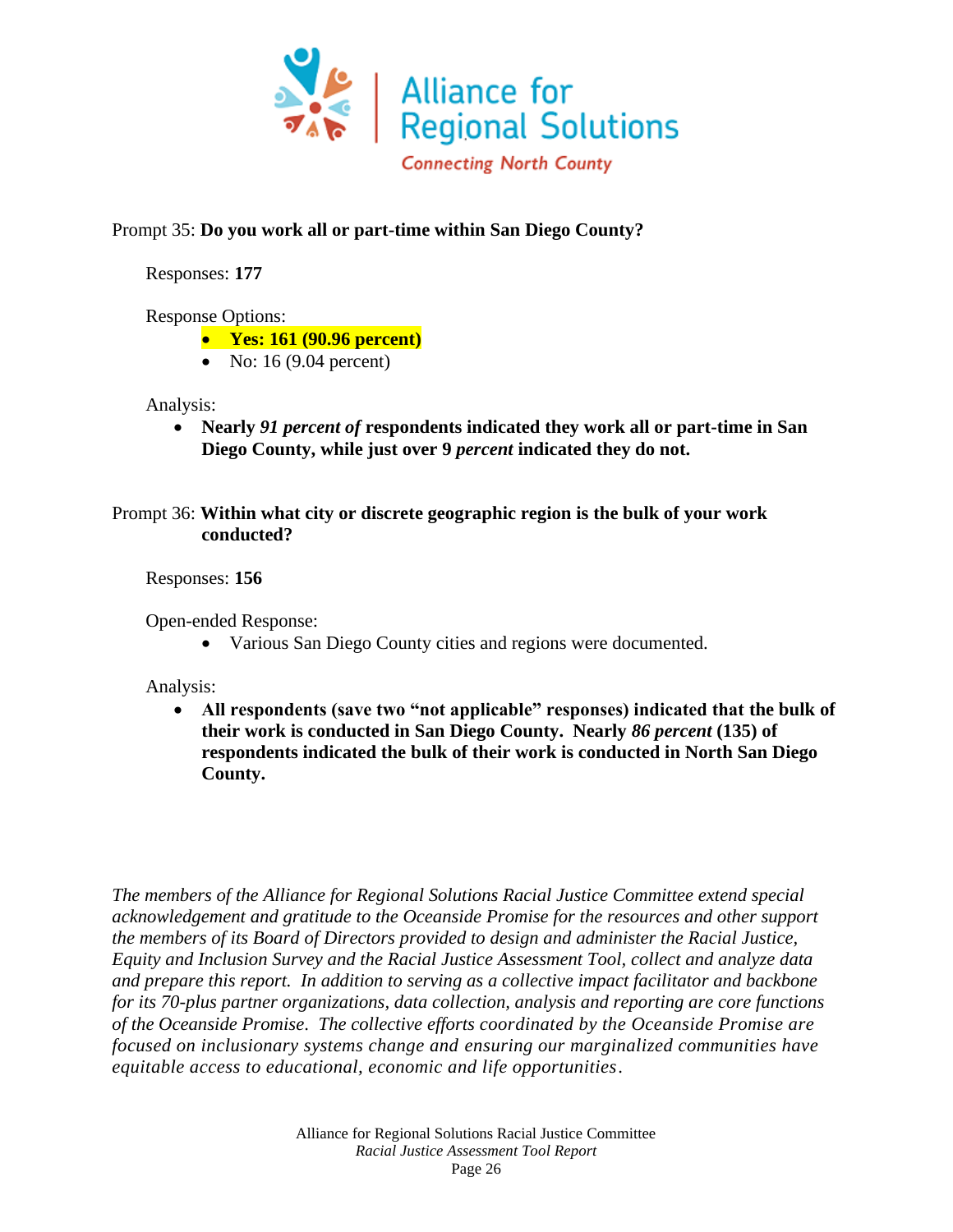

## **RACIAL JUSTICE COMMITTEE MEMBERS**

Blayne Adams, Director of Child Development Partnerships, Easterseals of Southern California Simone Allen, Program Coordinator, North County Lifeline Fred Armijo, Chief, Oceanside Police Department Satia Austin, President, North San Diego County NAACP Amber Baggs, Lieutenant, San Diego County Sheriff's Department Nadia Moshirian Binderup, Community Inclusion Director, San Diego Sheriff's Department Bernabe Camacho Ventura, Complex Care Coordinator, Vista Community Clinic Keegan Cheleden, Housing Services Coordinator, ElderHelp of San Diego Priscilla Cortez, Community Liaison-San Diego Region, Innovation High Okiemute Esiekpe, Community Health Worker, Exodus Recovery Kaitlyn Feraco, Housing Navigator, Exodus Recovery Grace Fischer, Court Liaison, North County Lifeline Jaelyn Freeman, Case Manager, Access Inc. Lisa Garcia, Area Leader, Recovery International Elsa Gaytan, Counselor, Addiction (Substance Use Disorder), Mental Health Systems Kelley Grimes, Director Community Engagement, Leap to Success Brianna Guerrero, Program Coordinator, Youth Meals, Feeding San Diego Maria Adriana Gutiérrez Sosa, Community Development Coordinator, Aetna Sara Hernandez, Domestic Violence Case Manager, Community Resource Center Vicki Hines, Community Liaison, Helping Hands Senior Foundation Erin Hogeboom, Senior Director, San Diego for Every Child Beth Johnson, Minister, Palomar Unitarian Universalist Fellowship Greg Knoll, Executive Director, Legal Aid Society of San Diego Liz Kruidenier, Co-President, National Alliance on Mental Illness (NAMI) North Coastal San Diego County Leslie LaMay, Clinical Case Manager, North County Lifeline Esther Leal, Health Educator, Vista Community Clinic William Loftus, Director of Social Policy, League of Women Voters North County San Diego Alex Maitre, Chief Operations Officer, Duwara Consciousness Foundation Rebecca Mayeaux, Housing Navigator, Exodus Recovery Marylynn McCorkle, Collaboration Manager, Alliance for Regional Solutions Lily Mojdehi, Outreach Coordinator, Jewish Family Service San Diego Bryssa Montez, Youth and Young Adult Liaison, North County Lifeline Beatriz Palmer, Co-Chairperson, Alliance for Regional Solutions Racial Justice Committee and Service Learning Program Manager, MiraCosta College Latoya Patterson, Case Manager and Care Coordinator, Mental Health Systems Stephanie Phann, Project Manager, Health Equity & Community Engagement, Hospital Association of San Diego County Katie Ramos, Clinical Case Manager, California State University, San Marcos

> Alliance for Regional Solutions Racial Justice Committee *Racial Justice Assessment Tool Report*